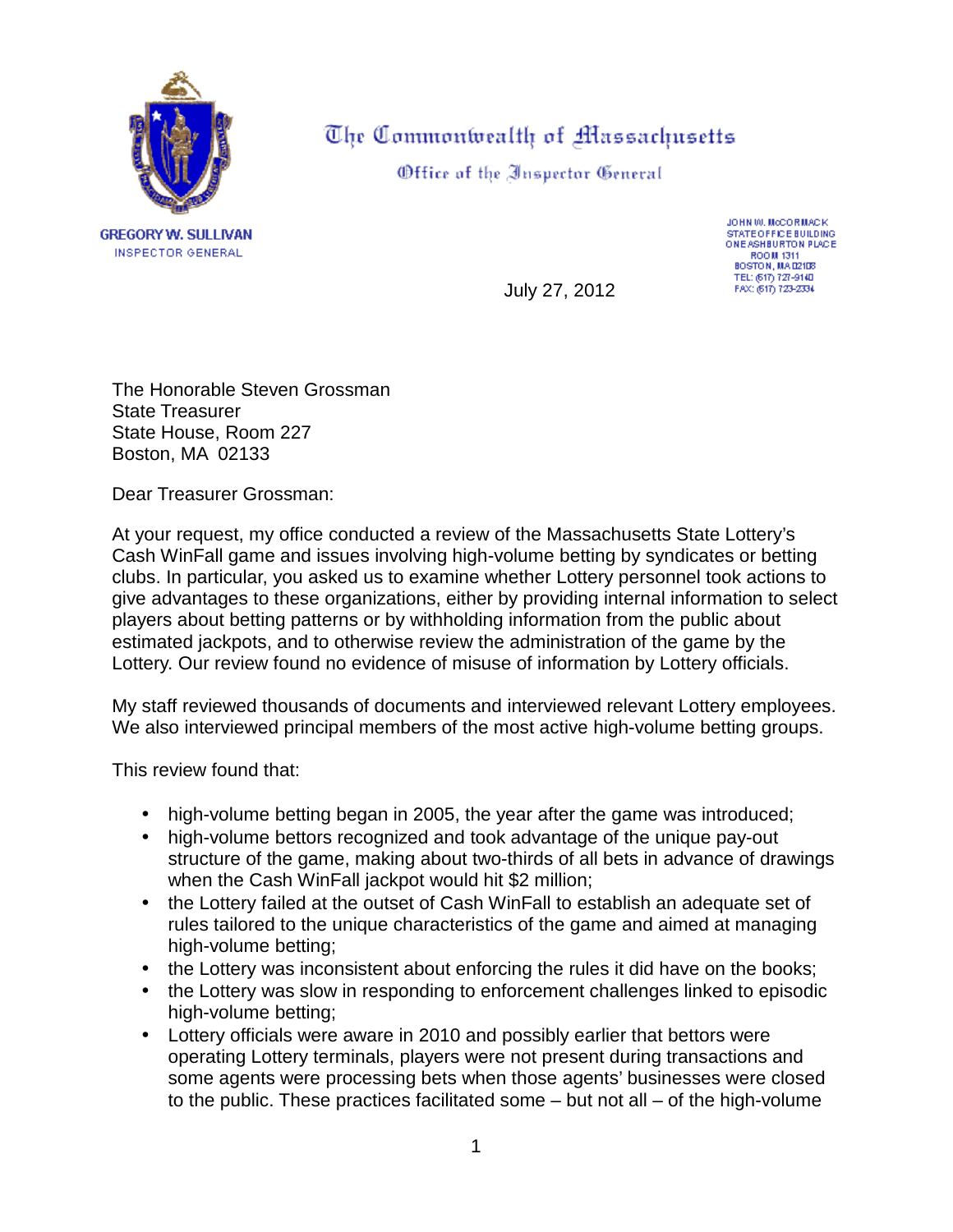betting undertaken by a handful of syndicates and individuals, beginning in 2005. During most of the game's history, many of these practices were not identified as violating the Lottery's rules or regulations.

Then, in 2011, the *Boston Globe* started investigating Cash WinFall and its high-volume bettors. Paul Sternburg, the Lottery's executive director, said that as the Globe was preparing its story, his instructions from Treasurer Grossman were simple, "Do everything by the book."

As a result, Lottery officials promulgated new interpretations of existing rules and stepped up enforcement with the intent of shutting down the high-volume bettors. That marked an about-face for the Lottery, which for years had benefited from high-volume betting on Cash WinFall.

This review will explain in detail below how the high-volume betting was conducted and how the Lottery profited from it.

Our analysis of the Cash WinFall game found:

- high-volume betting was allowed and encouraged because it provided a financial benefit to the state;
- the high-volume betting did not adversely affect other players' odds of having a winning ticket;
- no evidence that any Lottery officials engaged in collusion with respect to Cash WinFall.

Cash WinFall had a unique feature: if the jackpot hit \$2 million and no one matched all six numbers, the money in the jackpot was distributed to lower tier prize winners in what the Lottery called a "roll-down." The Lottery publicizes jackpot estimates for its games. As detailed below, predicting when Cash WinFall's jackpot would hit the roll-down threshold was more of an art than a science.

Our review of the 44 roll-downs only found one instance during which the Lottery failed to correctly forecast that the jackpot would reach \$2 million before the next drawing, to the detriment of ordinary bettors. This failure enabled one high-volume betting syndicate to virtually monopolize the prizes paid out during one 2010 drawing; however, our review concludes that this event did not involve malfeasance by Lottery officials. Instead, a high-volume syndicate took advantage of a perceived vulnerability in the Lottery's system of calculating and reporting estimated jackpots. Following this instance, the Lottery instituted changes that successfully prevented it from reoccurring. This episode will be explained in detail below.

# **Background**

The Massachusetts Lottery launched Cash WinFall in September 2004. Cash WinFall was an "on-line" game, as distinct from "instant games" featuring scratch tickets. The game was exclusive to Massachusetts, meaning it was not one of the multi-state games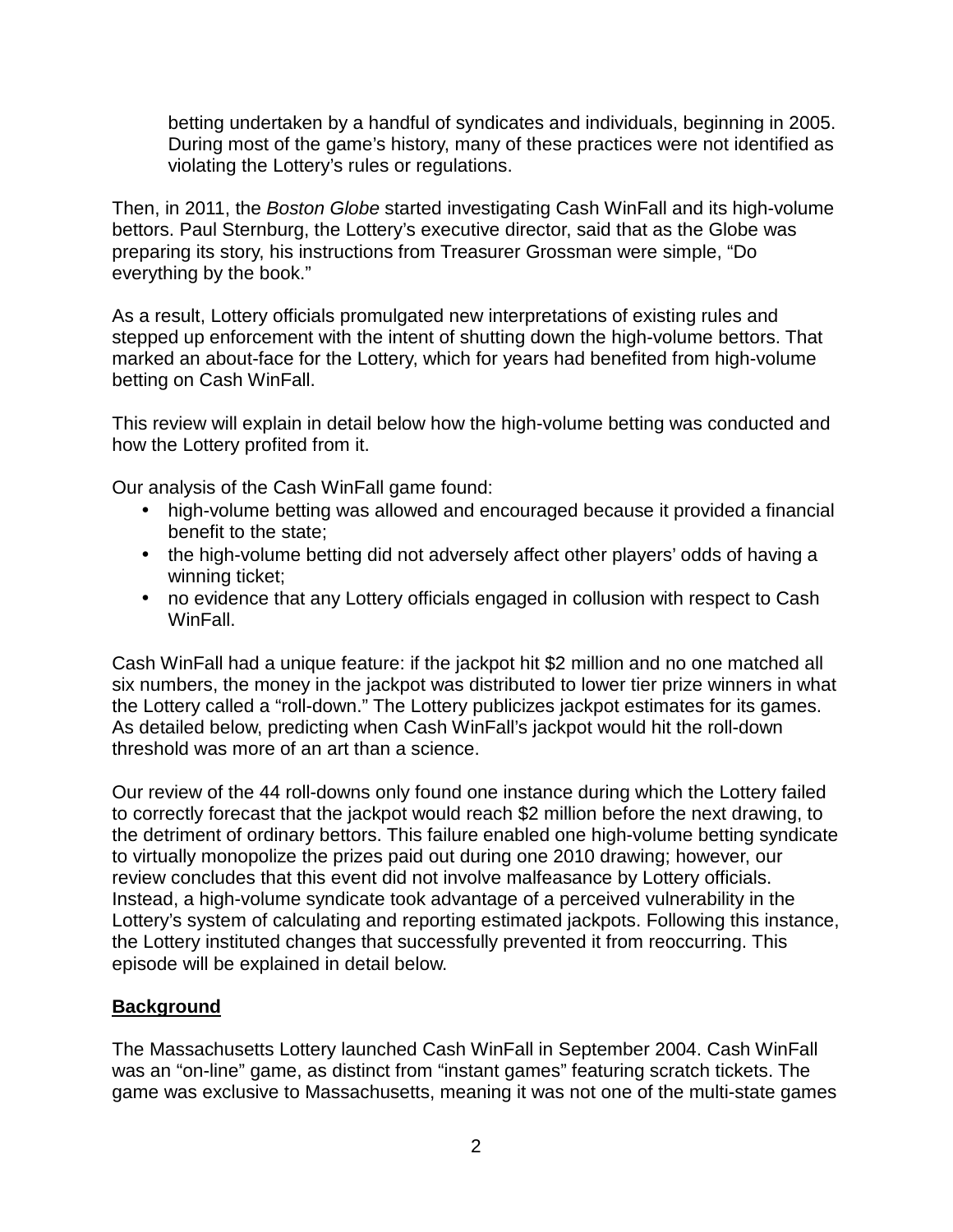such as Powerball. Tickets were sold at thousands of in-state retail locations through terminals connected to the Lottery's computer system. Each \$2 bet entitled a Cash WinFall customer to pick six numbers between 1 and 46, hoping to match the six numbers selected randomly during Monday and Thursday night drawings.

The game was created in-house by Lottery personnel and modeled on a Michigan State Lottery game called Winfall. The Michigan game had high-volume betting syndicates, one of which became active in Massachusetts' Cash WinFall game after the Michigan game ended.

The Lottery designed Cash WinFall to pay out 60 cents of every dollar wagered, leaving 40 cents for the Lottery to run its own operations and distribute to cities and towns in the form of local aid. Like all Lottery games, Cash WinFall was designed to make money and the more Cash WinFall tickets the Lottery sold, the more money the Lottery made.

Cash WinFall had a minimum jackpot of \$500,000. In order to win the jackpot, a customer needed all six numbers on his ticket to match all six of the numbered balls that drop out of the bin during a drawing. (The probability of matching all six numbers was one in 9,366,819.) The game also offered smaller prizes: \$4,000 for matching five out of six numbers; \$150 for matching four out of six; \$5 for matching three of six; and a free \$2 bet for matching two of the drawn numbers.

Like all Lottery games, the odds of matching some – rather than all – of the winning numbers were much better. For instance, odds of matching five of the six numbers was about 39,000 to one, according to the odds published on the Lottery's website during the game. That's still a long shot on a single \$2 ticket but within reach if you're able to buy in bulk.

Because the probability of matching all six numbers is one in 9,366,819, the jackpot was rarely claimed. It happened only 10 times in 769 drawings. In most on-line games, when there are no winners of the jackpot, the jackpot is carried over to the next drawing, with a portion of the new wagers being added to it. As long as no one matches all six numbers, the jackpot prize continues to grow.

However, Cash WinFall had a feature that distinguished it from other on-line games: the jackpot was capped at \$2 million. If the jackpot reached \$2 million and no one matched all six numbers, the money in the jackpot was distributed among the lower tier prizes for that drawing. The Lottery referred to this as a "roll-down" and it dramatically boosted payouts for lower tier prizes.

Cash WinFall replaced Mass Millions, a game that lost players when it didn't produce a single jackpot winner in 2003. The Cash WinFall roll-downs were designed to generate excitement and ticket sales even if no one ever won the jackpot, and it worked. The rolldowns were a topic of conversation on online forums like lotterypost.com and players flocked to Cash WinFall whenever the Lottery predicted a roll-down. With Cash WinFall,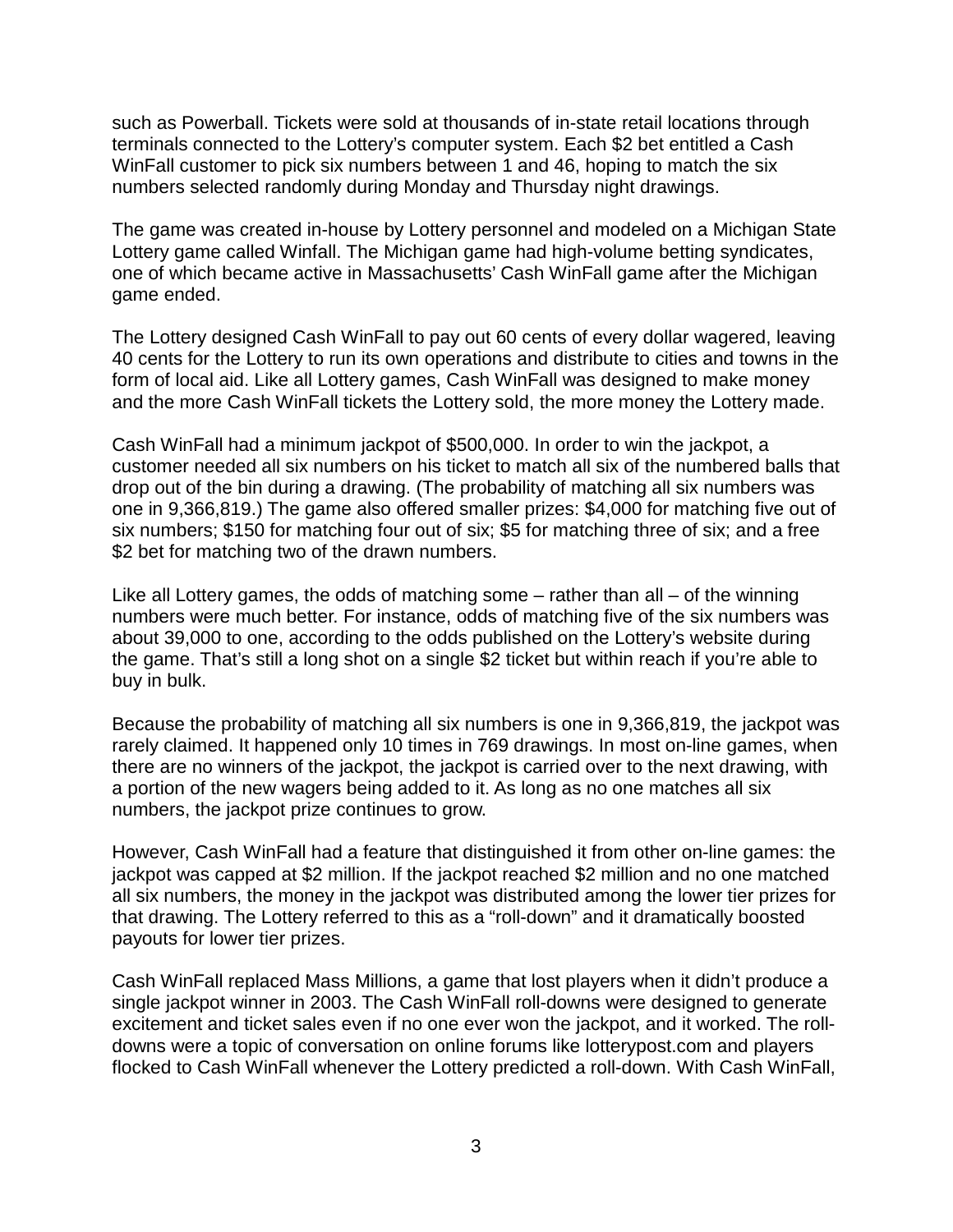the Lottery replaced the disappointment of a drawing with no jackpot winner with the excitement of lots of mini-jackpots.

Here's how a typical roll-down worked. The drawing held at 11:20 p.m. on Feb. 4, 2010 had a jackpot of \$1,631,236. No one matched all six numbers so the jackpot pool was carried over for the next drawing. By 6:06 the next morning the Lottery had estimated the Cash WinFall jackpot for the Feb. 8 drawing at \$2 million, meaning bettors could expect a roll-down provided no one matched all six numbers and claimed the entire jackpot.

As was typical for drawings with anticipated roll-downs, wagering was heavy – more than \$2.5 million in sales over four days. By the time betting stopped at 10:45 p.m. on Feb. 8, the jackpot easily topped \$2 million. And like 98.6 percent of the drawings, no one hit the jackpot. As a result, that money rolled down to the next three lower prize levels using a formula developed by the Lottery when it created the game in 2004.

Of the \$2.4 million in the Feb. 8 jackpot, 26 percent – about \$633,383 – went to boost the payout for those matching five out of six numbers. Instead of receiving the standard \$4,000 prize, holders of the 35 tickets matching five out of six numbers received  $$22,096$  – the \$4,000 standard payout plus a  $1/35<sup>th</sup>$  share of the \$633,383 in roll-down money dedicated to this tier.

Similarly, 47 percent of the \$2.4 million – about \$1,158,000 – was used to enhance the prize for those matching four out of six numbers. Holders of the 1,761 tickets matching four of six numbers received \$807.52, instead of the standard payout of \$150. For those matching three out of six numbers, about 27 percent of the jackpot – \$652,000 – rolled down to increase the payout. Lottery records show there were 29,832 tickets matching three of six numbers. Each one was worth \$26.85 instead of the standard \$5 prize. Lottery records also indicate that just over 209,000 tickets matched two of the six numbers drawn, entitling the holder to a free \$2 bet.

Because of the enhanced prizes, a Cash WinFall wager during a roll-down drawing became, in a statistical sense, a good bet. Here's why: the rules of Cash WinFall guaranteed that every time the jackpot reached \$2 million the jackpot would be paid out to that drawing's bettors. For instance, on Feb. 8, no one won the jackpot but \$2,970,119 was paid out in lower tier prizes. By design the big payouts make a rolldown drawing the best time to play Cash WinFall.

In every roll-down drawing in the game's history, for every \$1 wagered, there was \$1.15 (or usually more) sitting in the Cash WinFall prize pool to be shared among that drawing's ticket holders. In that sense, every ticket was worth more than it cost. A person could make \$1.15 for every \$1 he bet – a 15 percent profit – simply by getting what the statistical probabilities say should be the average share. The most practical way to do that is to buy a large number of tickets. The chart below illustrates how the change in prize amounts affects the statistical value of a ticket. For the sake of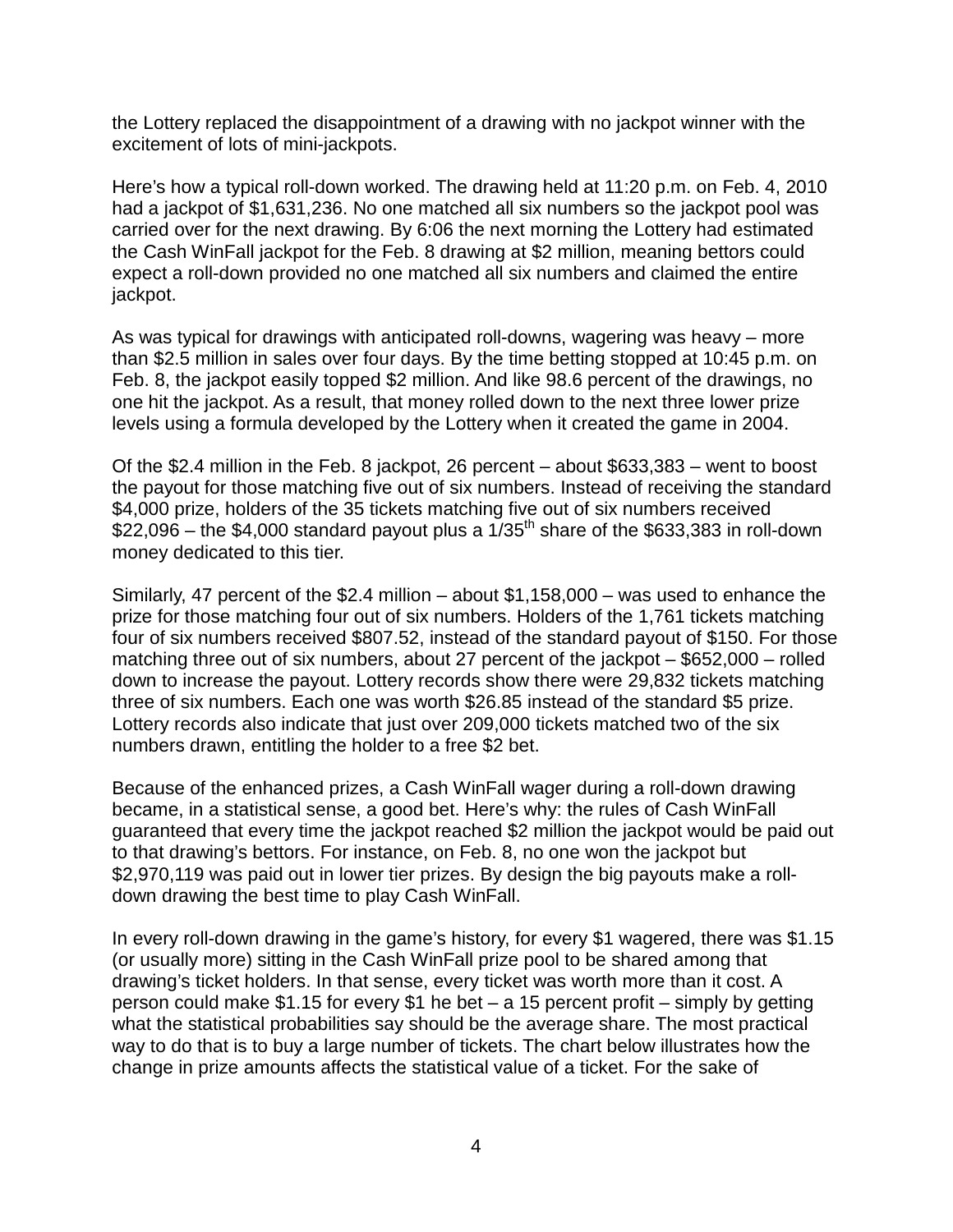illustration, the chart includes columns showing projected outcomes for someone who bought 200,000 tickets.

| Match    | Probability    | Standard<br>Prize | Roll-down Prize<br>on Feb. 8, 2010 | Number (rounded)<br>of winning tickets<br>expected out of<br>200,000 purchased | <b>Expected winnings</b><br>out of 200,000 tickets<br>purchased |
|----------|----------------|-------------------|------------------------------------|--------------------------------------------------------------------------------|-----------------------------------------------------------------|
|          |                |                   |                                    |                                                                                |                                                                 |
| $5$ of 6 | 1 in 39,028.41 | \$4,000           | \$22,096                           | 5                                                                              | \$110,480                                                       |
| 4 of 6   | 1 in 800.58    | \$150             | \$807.52                           | 250                                                                            | \$201,880                                                       |
| 3 of 6   | 1 in 47.40     | \$5               | \$26.85                            | 4219                                                                           | \$113,280                                                       |
| $2$ of 6 | 1 in 6.83      | Free bet          |                                    | 29,283                                                                         |                                                                 |
|          |                |                   |                                    |                                                                                | Total = $$425,640$                                              |

Taking the figures from the chart, a person who spent \$400,000 to buy 200,000 Cash WinFall tickets for the Feb. 8, 2010 drawing could reasonably expect to have cash winnings of \$425,640, based on statistical probabilities. The actual outcome could be quite different, but statistically this person has a 50 percent chance of winning \$425,640 or more in cash prizes from this drawing.

In addition, this person could expect to win 29,283 free \$2 bets. (Lottery rules prohibit an agent from paying a player in cash rather than providing a free bet; however, these free bets could save the bettor \$58,566 on a future roll-down.) In short, a bettor whose results exactly matched the odds would show a cash profit of 12.8 percent on this drawing and have 29,283 free bets for the next drawing. If the bettor used those free bets for the next roll-down drawing, he would have to spend only \$341,434 for 200,000 tickets. Assuming the next drawing had the same payouts, his or her cash profit would be \$84,206 – almost 25 percent – with 29,283 in free bets to use in the future.

Of course, there was always a risk that someone else will match all six numbers, claiming the jackpot, pre-empting the roll-down and leaving the lower tier prize levels unchanged. In that case, the \$400,000 bettor could reasonably expect to win \$78,595 in cash along with 29,283 free \$2 bets – losing about two-thirds of his wager. In the game's history, the jackpot reached \$2 million 45 times. Only once – on July 10, 2008 – did someone match all six numbers and win the \$2 million jackpot. Every other time, the \$2 million jackpot rolled down into the lower tier prizes.

# **Predicting a Roll-down**

The Lottery's IT department regularly predicts an estimated jackpot for each of its online games. The estimates combine the actual jackpot money rolled over from the previous drawing and the expected sales for the next drawing. The need to predict expected sales over several days that might include a sales-dampening snowstorm or hurricane makes estimating jackpots more of an art than a science.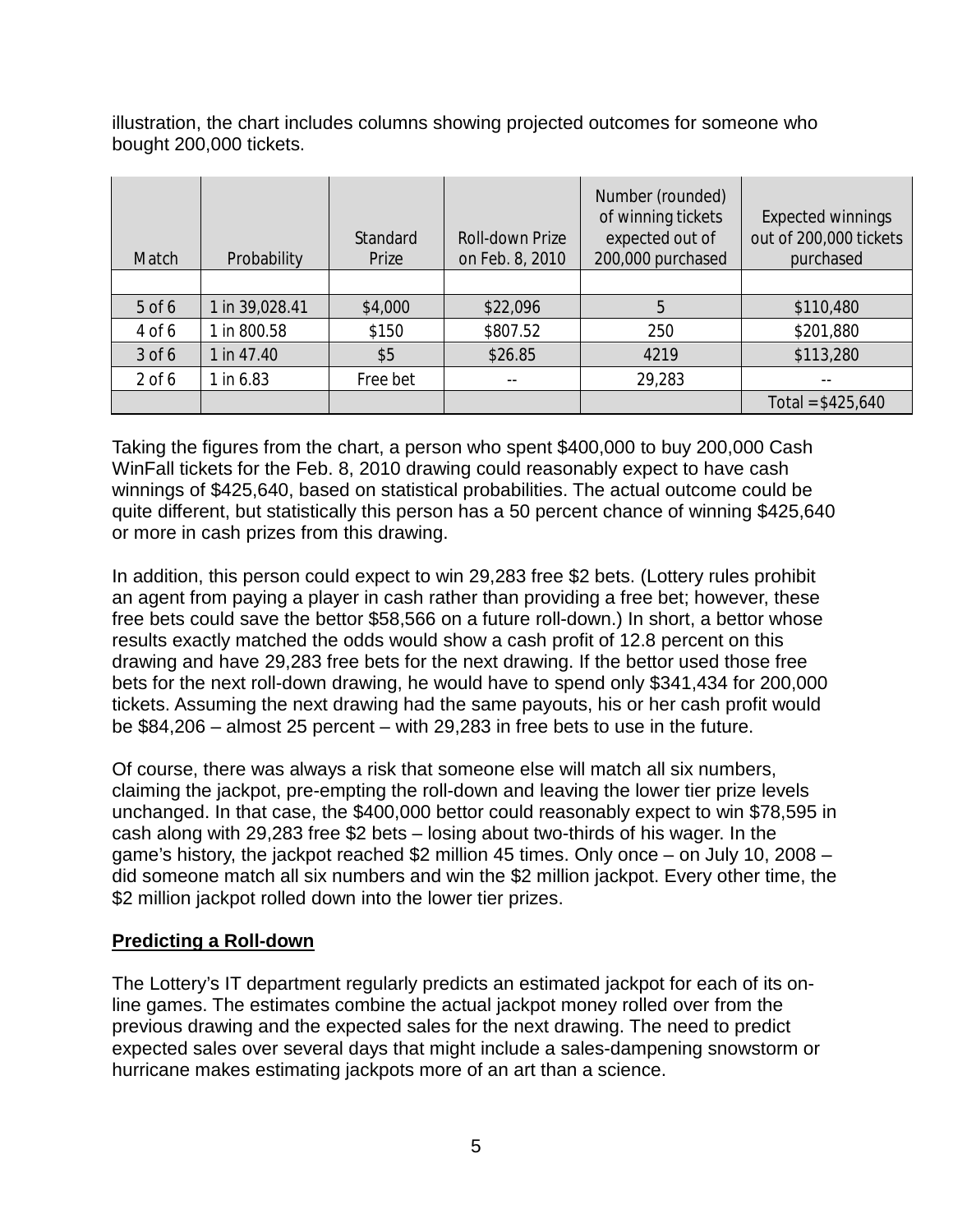For most Lottery games precise estimates just aren't that important. No one is going to complain if the estimated jackpot for MegaBucks is \$1.6 million but the actual jackpot is \$2.1 million. For Cash WinFall, getting the estimate right is crucial.

In addition, since a \$2 million jackpot changes the structure of the game, every time the Lottery predicted a roll-down sales jumped.

The Lottery was well aware of the trickiness of predicting Cash WinFall jackpots. When the game debuted in September 2004, they did not publicize their internal jackpot estimates. Instead, they gave every Lottery agent a Cash WinFall jackpot alert sign with an arrow that could point to Low, Medium or High chances of a roll-down.

If internal protections estimated a jackpot between \$500,000 and \$900,000, the Lottery sent a bulletin to agents telling them to set the pointer to Low; \$1 million to \$1.4 million was Medium. If the Lottery's IT department expected a jackpot of \$1.5 million or more, agents were told to set the pointer to High.

But both players and agents wanted more information, so soon the Lottery started posting Cash WinFall jackpot estimates on its website. Some of the work was done by computer. For instance, the IT department quickly developed a spreadsheet, the Cash WinFall Estimated Jackpot Calculator, to do the basic math. Later, in December 2005, they started using the share calc computer program to develop the estimates. But there was always a human element.

For instance, on Friday, Feb. 4, 2005, the IT department posted a \$2 million jackpot estimate on the Lottery website for the drawing on Monday, Feb. 7, 2005. Then it sent an email to the promotions department, "Whatever you can do to get the word out, would be a good idea. Although the estimated jackpot is 2 million, it's VERY close – close enough so that it actually might not make it…."

The Lottery didn't know that high-volume bettors were about to jump into Cash WinFall and all but guarantee that a \$2 million estimated jackpot would trigger a roll-down.

#### **High-volume bettors**

Despite the risk of someone claiming the jackpot, when the game was poised for a rolldown Cash WinFall became a game in which the odds and prospective payouts combined to make each ticket's potential value slightly more than its \$2 price. People around the state – and as far away as Michigan – took advantage of this feature and found ways to profit from it.

The OIG interviewed the principals of four betting groups that collectively were responsible for wagering more than \$40 million on Cash WinFall tickets – and generating \$16 million in Lottery revenue. The core of their strategies was essentially to purchase a large enough number of tickets so that the overall results could be counted on to approximate the game's probabilities.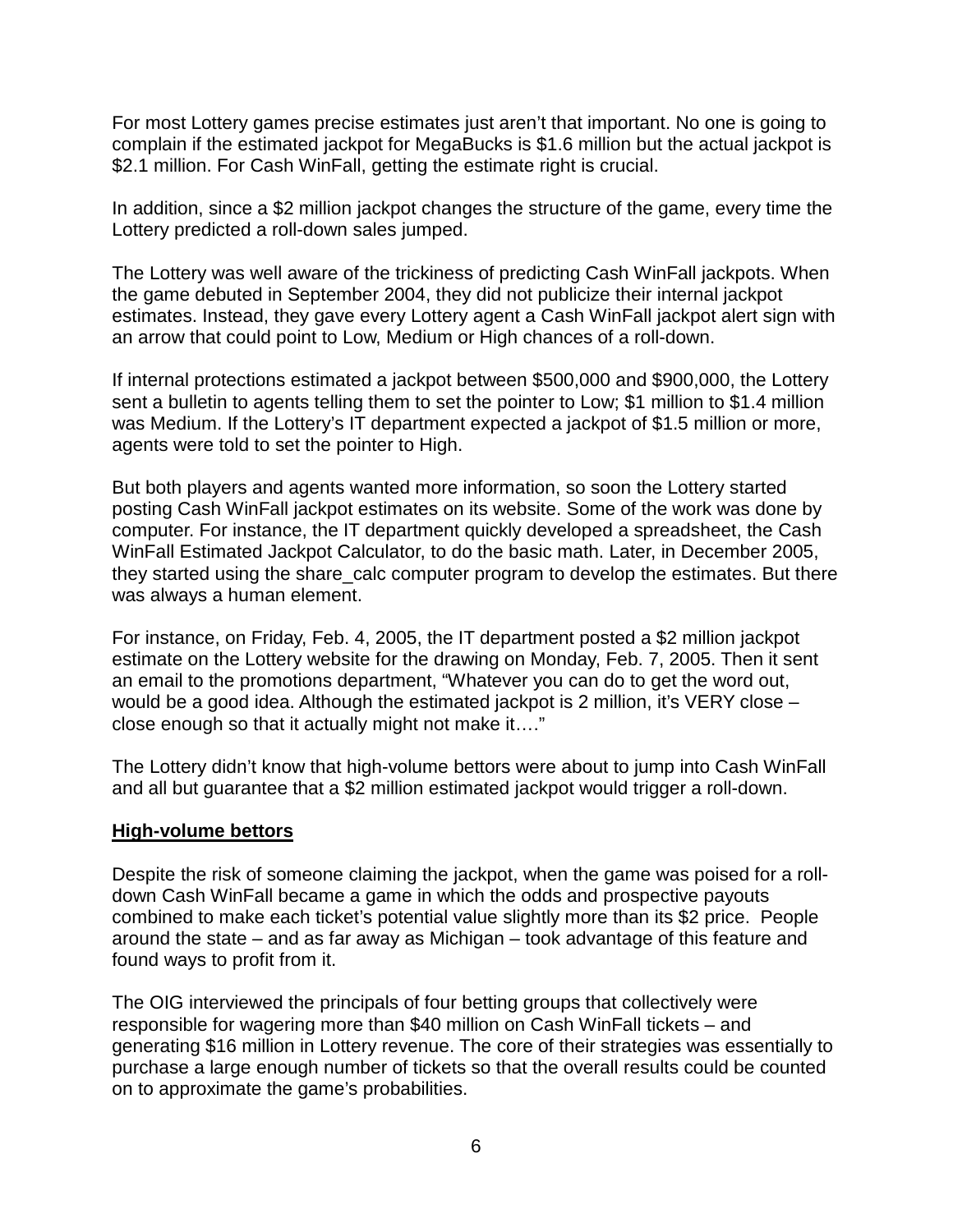### The MIT Group

In January 2005, James M. Harvey was about to start his final semester at the Massachusetts Institute of Technology. Looking for an interesting independent study project for his last term, he considered a project evaluating the Lottery games Powerball and MegaMillions to determine which was more advantageous from the player's perspective. While researching Powerball and MegaMillions, he also reviewed other Lottery games for comparison. That was when he began looking at Cash WinFall and noticed its unique "roll-down" feature.

In an interview, Mr. Harvey said that it took him only a few days to determine that it was possible to make a profit playing Cash WinFall. He did research, ran calculations and talked to friends in his MIT dorm, Random Hall.

Among other things, Mr. Harvey went to Lottery headquarters in Braintree and asked for the agency's administrative bulletins for Cash WinFall. Although no one could locate the administrative bulletins, he was able to meet with a Lottery official who was very familiar with the technical aspects of the game. That conversation bolstered Mr. Harvey's own analysis: during a roll-down, each ticket is worth more than it costs.

Back at Random Hall, Mr. Harvey embarked on two projects: drumming up interest in a party to watch the Feb. 6 Super Bowl and organizing a betting pool to play the next Cash WinFall roll-down, which he expected to occur the next day – Feb. 7. He didn't generate much enthusiasm for watching the New England Patriots play for the championship, but his analysis of Cash WinFall had broader appeal. About 50 people each put \$20 into Mr. Harvey's lottery pool for the Feb. 7, 2005 roll-down.

Mr. Harvey and members of the MIT group bought 500 tickets at nearby retailers. One of those tickets matched four of the six winning numbers, paying \$2,364. Together with some three out of six matches, Mr. Harvey's group had turned \$1,000 into about \$3,000.

When Mr. Harvey and a fellow MIT alumnus, Yuran Lu, incorporated their betting enterprise in 2010, they named it Random Strategies Investments LLC in honor of the dorm where the Cash WinFall plan was launched.

According to Mr. Harvey, word circulated on the MIT campus about Cash WinFall and others formed similar betting pools that semester, as many as six. Other than Mr. Harvey's, none of the MIT groups seems to have lasted very long or grown very large.

The \$3,000 in winnings from the Feb. 7, 2005 roll-down drawing remained invested in the pool for future roll-downs. Upon graduation, some members of the MIT group invested additional money in the pool. Mr. Harvey and his colleagues ramped up their ticket purchases as quickly as funds allowed, to the point where they could buy 300,000 tickets for each roll-down drawing.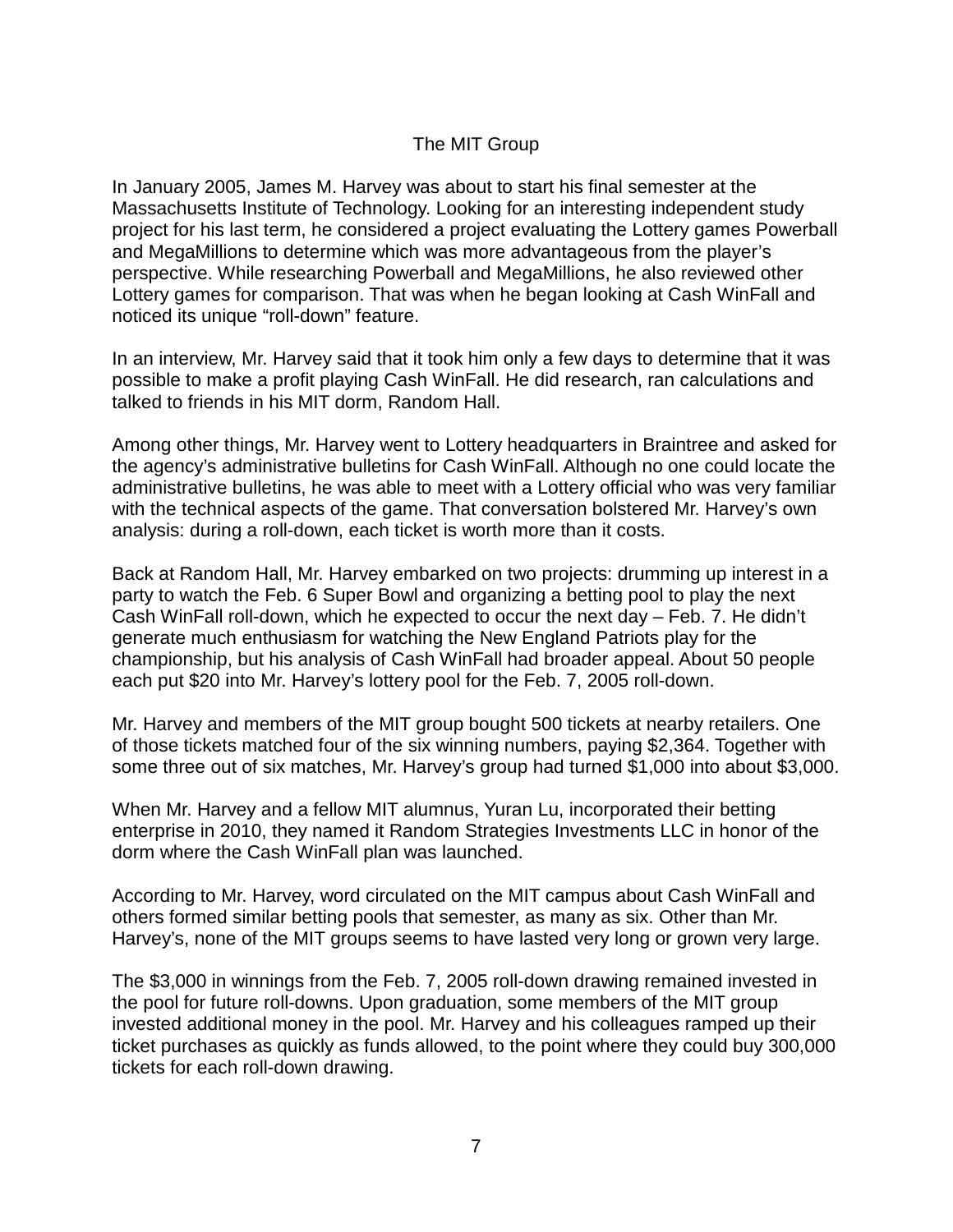Mr. Harvey said his calculations determined that in general buying about 300,000 tickets was the best strategy. However, he varied the number of tickets purchased for particular roll-downs based on several factors: the amount required to push the jackpot up to \$2 million, estimates of how much other groups would bet, and even weather forecasts. As long as the sets of numbers were chosen so that winning combinations were well distributed across the range of possible outcomes – and as long as no one hit the jackpot – Mr. Harvey could be virtually certain he and his investors would make a profit.

Even when the MIT group had enough money to purchase 300,000 tickets for a drawing, its ticket buying was limited by other factors. One constraint was simply getting enough ticket slips filled out. Mr. Harvey developed a computer program that would generate sets of numbers that would provide an optimal distribution across the range of possible drawing results. Under Lottery rules, betting slips can't be computer generated so the group had to fill out betting slips by hand – oval by oval – to match each set of numbers generated by Mr. Harvey's computer program. Simply filling out the betting slips was time-consuming. However, the betting slips could be reused so that once the slips had been created, Mr. Harvey and his friends did not have to repeat that part of the operation.

Another constraint was locating stores that would handle large volume purchases. Many retail outlets balked at processing tickets on the scale that the MIT group and other high-volume bettors were seeking. Handling 10,000 tickets, including scanning in the slip with the requested numbers, could easily take several hours. Many store managers objected to having a staff member monopolized for long stretches. Although retail stores make a 5 percent commission on Lottery sales, tying up a clerk for hours at the lottery terminal could interfere with other store operations.

In addition, the MIT group, like other high-volume bettors, invariably had thousands of "free bets" to redeem from prior drawings. The store clerk is required to do twice as much work to process a free bet. First, the agent must scan the earlier ticket to redeem the free bet and then scan the betting slip. In addition, the store only gets a 1 percent commission – 2 cents – on a free bet redemption because it is considered a claimed prize, not a new sale. In Mr. Harvey's words, "it was really a grind."

Over time, Mr. Harvey said the group found a handful of retail Lottery agents – a Texaco station and a White Hen Pantry in Belmont, a convenience store in Back Bay across the Charles River from MIT, and a Mobil station in Amesbury – that would process the group's large orders accurately. The MIT group used these four locations over and over again.

Other factors could also slow Random Strategies down. If the weather was humid, the ticket machines were more likely to jam. If a terminal was running low on ink, it could take several tries to redeem a winning ticket. Once, a power outage in the Belmont and Cambridge area interrupted the group's pre-roll-down ticket buying.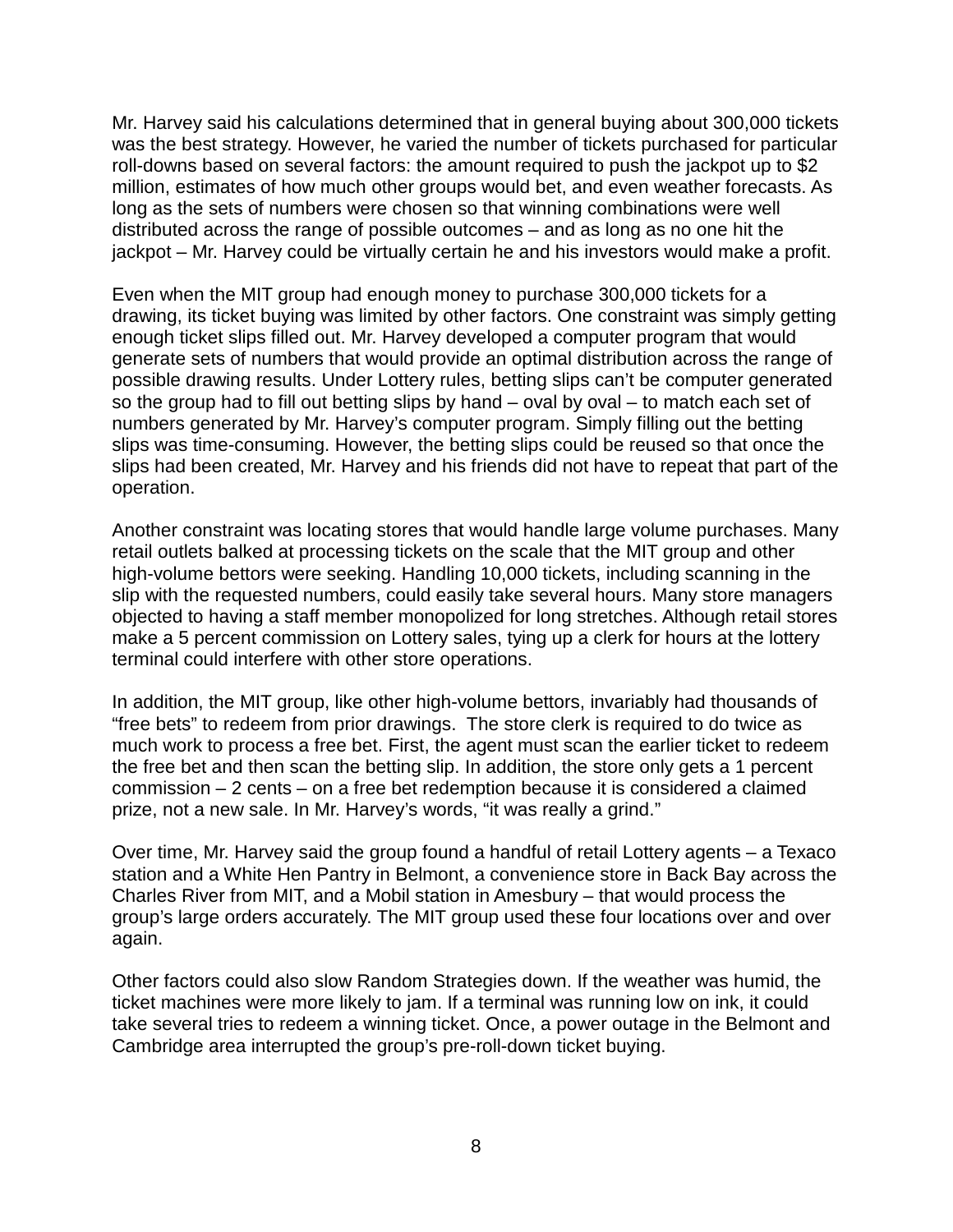Identifying the winning tickets was also time-consuming. Mr. Harvey wouldn't describe his ticket-sorting operation in detail, saying his system was proprietary. He did reveal that he kept records showing the panels of six-number sets played in each drawing so that as soon as the numbers were announced he could quickly know how many winners the group held at each prize level. He also said he has storage boxes filled with millions of losing Cash WinFall tickets to present to auditors. Mr. Harvey said state and federal tax authorities have audited his group almost every year since they started playing Cash WinFall.

Tax compliance was also a headache for high-volume bettors. Every time Random Strategies turned in a batch of winning tickets, the Lottery generated a W-2G for every member of the group. Even small investors in the MIT group – for example, someone who won \$800 over the course of a year – would get dozens of W-2Gs every year and have to spend hours accounting for their winnings on their tax returns. The hassle prompted some people to cash out and leave the investment pool, Mr. Harvey said. The tax hassle was one reason that the MIT group, which began with 40 to 50 people, dropped to a couple dozen participants in the years after graduation and ended with 10 members at the conclusion of Cash WinFall earlier this year.

For Mr. Harvey, operating the Cash WinFall investment pool was a nearly full-time occupation during the group's seven-year participation in the game. It also involved substantial time commitments from two or three other members of the MIT group. Mr. Harvey did other engineering projects on the side when his schedule permitted, but refining the calculations, filling out betting slips, organizing ticket purchases, claiming prizes and keeping track of the group's business records was time-consuming work.

It was also a lucrative enterprise. Mr. Harvey said the MIT group wagered between \$17 million and \$18 million on Cash WinFall. He declined to disclose what its profits were. The OIG estimated that the MIT group made at least \$3.5 million before taxes, assuming that it had profits before taxes of a minimum of 20 percent during its sevenyear participation in the game.

The rewards of his participation in Cash WinFall have not dramatically changed Mr. Harvey's lifestyle. Mr. Harvey said that when he began playing Cash WinFall, his car was a 1995 Chevrolet Corsica which he had purchased for \$500 at a government auction. As the MIT group became successful at Cash WinFall, he upgraded his ride to a high-mileage 1999 Nissan Altima.

#### The Michigan Group

Gerald Selbee is the principal of another group of bettors that wagered heavily in anticipation of roll-down drawings. Mr. Selbee is a longtime resident in Michigan, attending college and graduate school there, studying business and mathematics. Following school, he went into business and for about 17 years operated a retail store, which was an outlet for the Michigan lottery.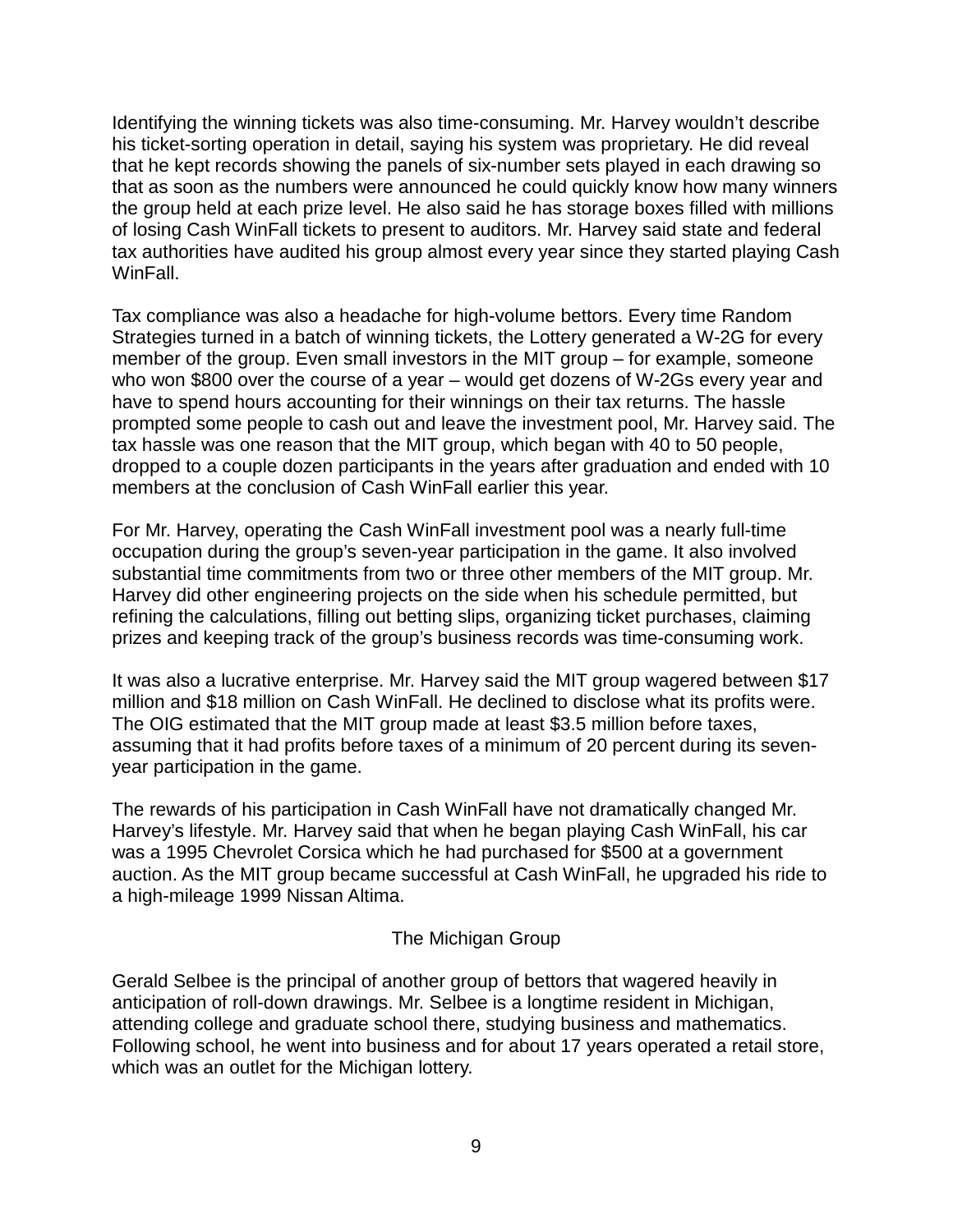In January 2003, the Michigan lottery kicked off a game called Winfall, the inspiration for Massachusetts' Cash WinFall. The Michigan game had the same roll-down feature once the jackpot reached \$5 million. Mr. Selbee said using his mathematics training he determined that the payouts during drawings with a roll-down gave players a statistical likelihood of making a profit. As a result, he formed an investment club to take advantage of this.

In a telephone interview, Mr. Selbee said his lottery betting group, operating under the name of G S Investment Strategies, included 32 people, 20 of whom were relatives. The group played the Michigan game for about two years. After Michigan officials ended the game in May 2005, one of the members of Mr. Selbee's group, a former Bay State resident living in northern Michigan, told Mr. Selbee that the Massachusetts Lottery had launched a similar game. Mr. Selbee said he did some calculations to account for differences between the games. (Michigan's game involved picking six numbers out of 49 with a \$5 million jackpot, Massachusetts' was six out of 46 with \$2 million jackpot.) Mr. Selbee said he calculated that the probability of someone hitting the jackpot was less than 10 percent and that roll-down payouts more than offset that risk.

Mr. Selbee and his wife, Marjorie, drove to Massachusetts to find stores where they could buy Cash WinFall tickets in large numbers. They looked for stores doing very little Lottery business because when other customers wanted to bet, they would have to interrupt their purchases. They found two stores in the Pioneer Valley that met their needs – Billy's Beverage in Sunderland and Jerry's Place in Deerfield. The owners became members of G S Investment Strategies, Mr. Selbee said.

On August 29, 2005, GS Investment Strategies played Cash WinFall for the first time. The Selbees bought 60,000 tickets for that drawing and made a 45 percent profit from their \$120,000 wager, Mr. Selbee said. The Michigan group put their winnings back into the game and over the next few roll-down drawings increased their pool until they were able to consistently place 312,000 bets, made up of new wagers and redeemed "free bets" from prior drawings. Mr. Selbee considered 312,000 a statistical sweet spot for the game. On July 14, 2011, the Mighigan group placed their largest bet ever \$720,000 – or 360,000 tickets. After that, the *Boston Globe* published a story about the high-volume Cash WinFall bettors. In the wake of the story, the Lottery made it harder to buy tickets in large numbers.

Unlike the MIT group and other high-volume bettors, Mr. Selbee's Michigan group relied on Quic Pics, a system that allows the Lottery's computer to randomly choose the numbers on each betting slip.

Mr. Selbee said using Quic Pics saved time by allowing him to skip two steps – filling out each bet slip and scanning each one through the machine. In exchange for speed, Mr. Selbee's system had two weaknesses: he wasn't sure of a broad distribution across the range of possible combinations and he invariably played duplicates.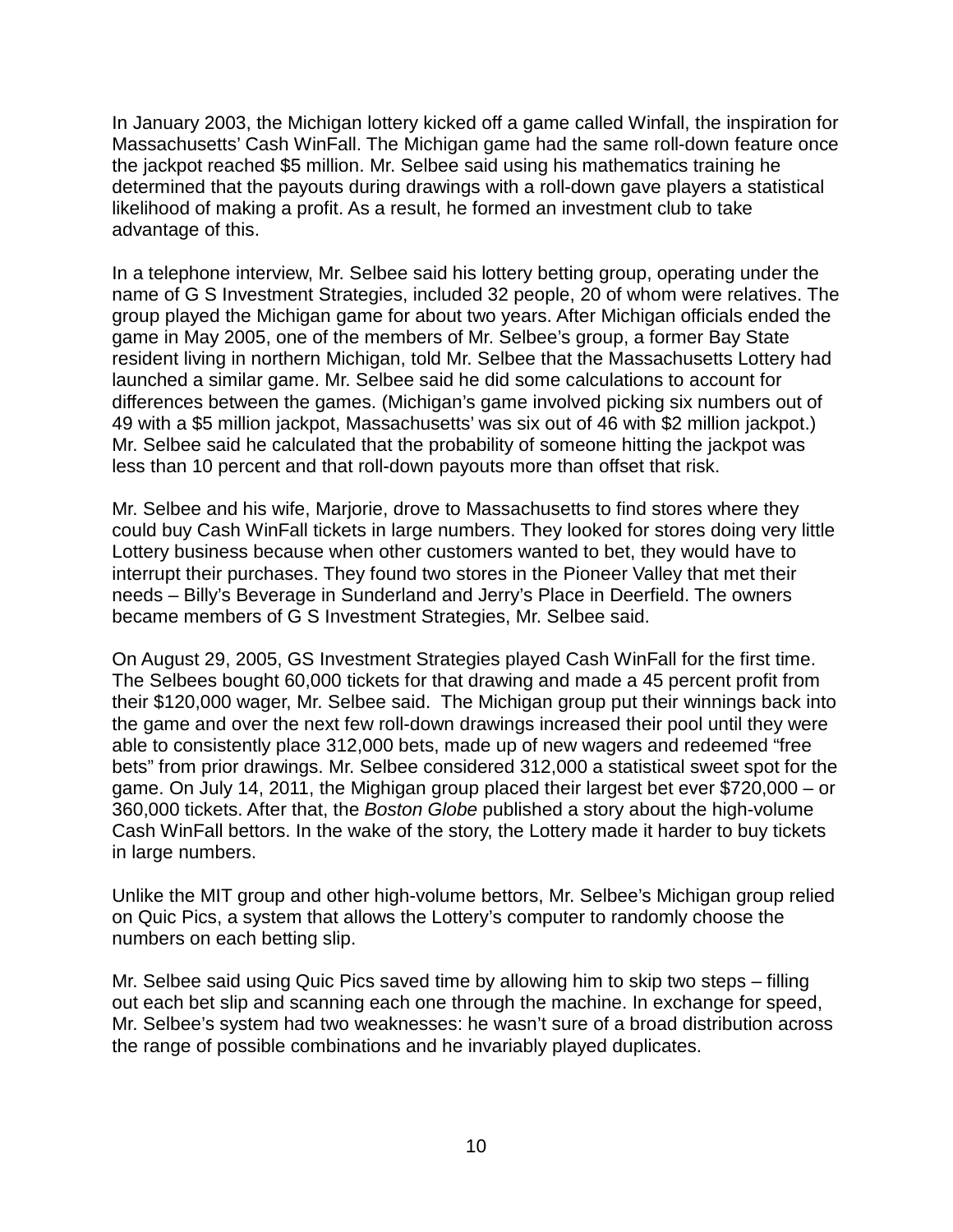These weaknesses showed in his results. For example, because the odds of matching five out of six numbers in Cash WinFall are one in 39,000, every time Mr. Selbee bought 312,000 tickets, he could expect to have eight tickets matching five of the six numbers drawn. However, for one drawing he had only three match-fives. For another drawing, he had 13. (Unfortunately for Mr. Selbee's group, the drawing for which he had 13 match-fives – July 10, 2008 – was the only instance in which a bettor matched all six numbers when the jackpot hit \$2 million, pre-empting a roll-down. The MIT group and the Michigan group lost hundreds of thousands of dollars on this drawing. The jackpot was won by a third high-volume betting group, which will be described below.)

While Mr. Selbee's use of Quic Pics saved some time, he did not have shortcuts when it came to collecting his group's winnings. Mr. Selbee said he and his wife sorted the tickets by hand into winners and losers. This process – visually inspecting approximately 60,000 paper betting slips, each with five panels of six-number bets printed on them – took days. Mr. Selbee said he and his wife would cull the winning tickets while still in Massachusetts and then drive the losing tickets back to Michigan where they would sort through the losing tickets again because they invariably missed some winners. He said he and his wife spent 10 hours per day for 10 days examining the losing tickets a second time.

Like Random Strategies, G S Investment Strategies has been audited several times – at least twice by the Internal Revenue Service and at least three times by the Massachusetts Department of Revenue. Although none of the auditors has asked to examine the losing tickets, Mr. Selbee has bins full of millions of losing tickets sitting in storage just in case.

Although publicity about the large betting groups has been negative and encouraged the Lottery to shut down Cash WinFall, Mr. Selbee believes he was playing the game the way the Lottery intended it to be played.

Cash WinFall "was an invitation for large clubs to form," because the odds on a rolldown drawing made buying large numbers of tickets profitable.

The Lottery benefited substantially from the large betting groups. Nearly every time the jackpot reached \$1.7 million, the high-volume bettors would come in and buy hundreds of thousands of tickets. Net sales of Cash WinFall tickets would typically be more than \$2 million for a projected roll-down drawing, most of it from betting clubs like Mr. Selbee's. The Lottery takes its 40 percent cut from each ticket, leaving the rest for prizes. Mr. Selbee estimated that the Lottery made \$18 million from the high-volume bettors on Cash WinFall.

He also said that for about six years, the jackpot would go up about \$75,000 from one drawing to the next, until the jackpot reached about \$1.7 million. Then heavy wagering by the betting clubs pushed the jackpot over the \$2 million threshold in three or four days. Without the high-volume bettors, the Lottery would have had one or two fewer rolldowns every year and a corresponding drop in income, he said.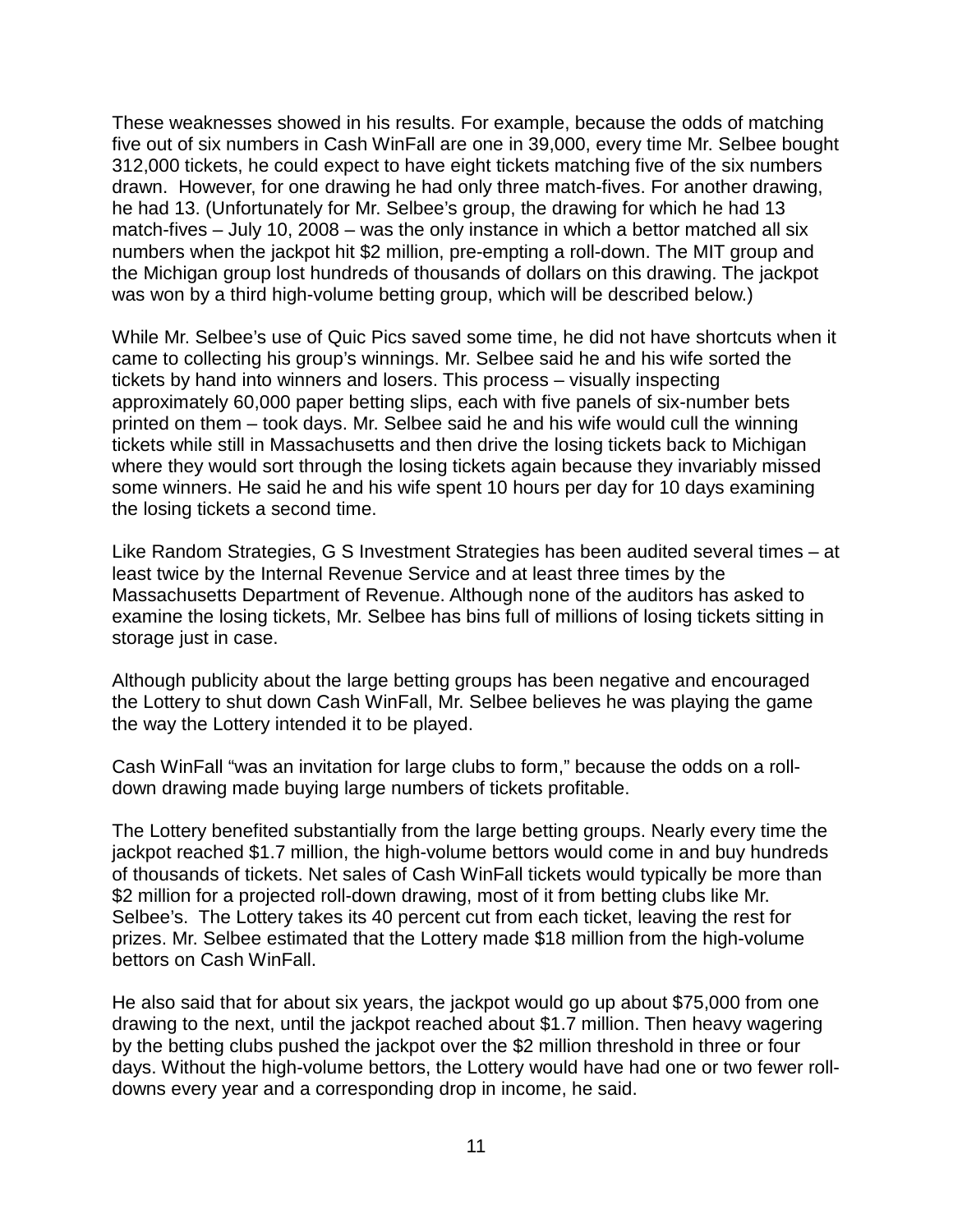#### The Boston University/Northeastern Groups

Dr. Ying Zhang earned a Ph.D. in 2003 from the Boston University School of Medicine and was a biomedical researcher in Boston in 2005 when he started wagering on Cash WinFall. In telephone interviews, Dr. Zhang said that he became a high-volume bettor by accident.

In 2005, Dr. Zhang was having an ongoing discussion with friends about the Lottery, with Dr. Zhang taking the view that it offered poor odds and was a tax mainly on poor people. To bolster his argument, he began analyzing the Massachusetts Lottery's various games. But when he got to Cash WinFall, he was shocked to find that during roll-down drawings the odds were in the bettor's favor.

"I told everyone I met, 'You should put more money into this game'," Dr. Zhang said. He talked to several friends about forming a betting club. While some weren't interested, others were and the Doctor Zhang Lottery Club Limited Partnership was formed.

The group's first roll-down drawing was in 2005 when it wagered \$100,000. Dr. Zhang said it took two months to fill in the ovals on all of the group's betting slips. Dr. Zhang said his group quickly ramped up its purchases to about \$300,000 per roll-down drawing. He later went as high as \$500,000. Most of the ticket purchases were made at S & A Convenience on Hancock Street in Quincy, close to where Dr. Zhang lived at the time.

Dr. Zhang said the group made steady profits from Cash WinFall from the beginning, just as his calculations had suggested. In 2006, he left his biomedical research job and did not pursue full-time work again until recently. He focused mainly on Cash WinFall, refining his analysis and updating his data with each new drawing.

Dr. Zhang said that as other betting groups formed and established ones increased their purchases, profit margins shrank. In 2004 and 2005, the number of tickets purchased for a roll-down never exceeded 950,000 and was often under 600,000. That generally meant fewer match-threes, -fours, and -fives sharing the roll-down. That, in turn, meant higher payouts to the winners. For example, for the Feb. 7, 2005 drawing, there were only 470,000 tickets sold. Only seven of them matched five of six numbers. With so few people splitting the portion of the pool set aside for match-fives, each ticket holder won \$83,604. A match-four paid \$2,364 and a match-three paid \$77.

By 2007, the Lottery sold between 1.2 million and 1.4 million tickets for nearly every rolldown drawing, with Dr. Zhang and other high-volume bettors making the bulk of the wagers. At that point, the payouts on roll-downs were split among a larger number of winning tickets. As a result, the payouts dropped to about one-third the size they had been during the game's first year of operation. From 2007 on, with few exceptions, a match-five paid between \$19,000 and \$28,000, a match-four paid around \$900 and a match-three paid about \$27. The game had settled into a pattern in which the profit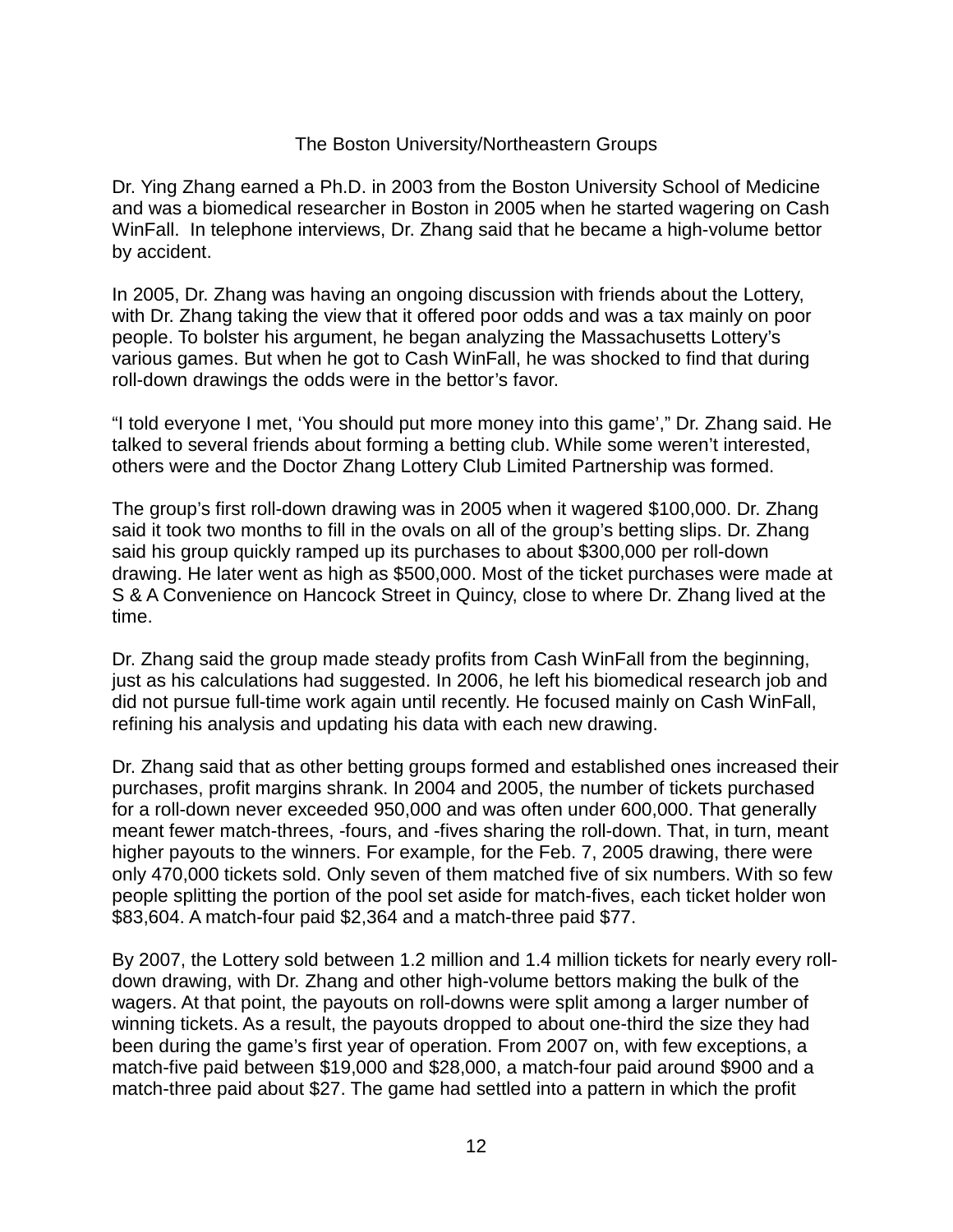margin for roll-down drawings was about 15 percent by Dr. Zhang's calculations. (Mr. Selbee put the margin slightly higher, at between 17 and 21 percent before taxes.) With the risk of someone hitting the jackpot at 12 percent and the profit margin down to 15 percent, Dr. Zhang made some changes in 2007. He shut down the betting club and, operating solo, began scaling back his purchases. He stopped buying tickets altogether last year.

However, some people who had been in Dr. Zhang's lottery group until he shut it down simply carried on without him and made up for his reduced ticket buying.

Wennan Xiong, a woman who had been part of Dr. Zhang's betting group until he shut it down, also talked to the OIG. Like Dr. Zhang, she has a biomedical background and she worked as a research scientist at Northeastern University. Ms. Xiong said that when Dr. Zhang shut down his pool, members of the group decided to continue. The group then had to find new stores that would handle ticket purchases in large numbers during rolldowns. "Some stores won't do it," she said. Lottery records show the group placed most of its wagers at Lee's 1 Market in Brighton, Lee's 2 Market in Allston, and Dyer Discount Liquors in Watertown. Ms. Xiong said the member of the group who was most knowledgeable about mathematics and strategy was in China and difficult to contact.

On July 10, 2008, the group to which Ms. Xiong belonged and which was a successor of sorts to Dr. Zhang's Lottery Club, won the \$2 million jackpot in what would have been a roll-down drawing. It was the only instance in the game's seven year history when someone matched all six numbers in a drawing when the jackpot reached \$2 million. Mr. Harvey, Mr. Selbee and Dr. Zhang all lost hundreds of thousands of dollars because the roll-down never materialized.

Like Mr. Harvey and Mr. Selbee, Dr. Zhang said he has held onto his losing tickets, which number in the millions. He had first stored them in boxes in his attic. But when his ceiling started to crack under the weight of his growing ticket collection, he promptly moved the ticket boxes to the garage. He said he has been audited at least twice by the state Department of Revenue.

Like Mr. Selbee, Dr. Zhang said the high volume bettors helped the Lottery. He said that Cash WinFall's design encourages even the biggest winners – the high-volume bettors – to keep plowing their money back into the game in future drawings, with the Lottery taking its 40 percent cut. Winners of Powerball or MegaMillions jackpots, by contrast, do not recycle the bulk of their winnings back into Lottery games, he said. "The Lottery is the largest winner from Cash WinFall," he said.

Dr. Zhang also said that if Cash WinFall had been allowed to continue, eventually highvolume betting groups would have disappeared. In the game's last years, the number of tickets sold in the run-up to a projected roll-down was so high that the payouts had to be shared more widely. As a result, the statistical profit margin was typically about 15 percent or so, meaning someone who bet \$200,000 on a roll-down could expect to have \$230,000 in prize winnings. Balanced against the prospect of making a \$30,000 profit is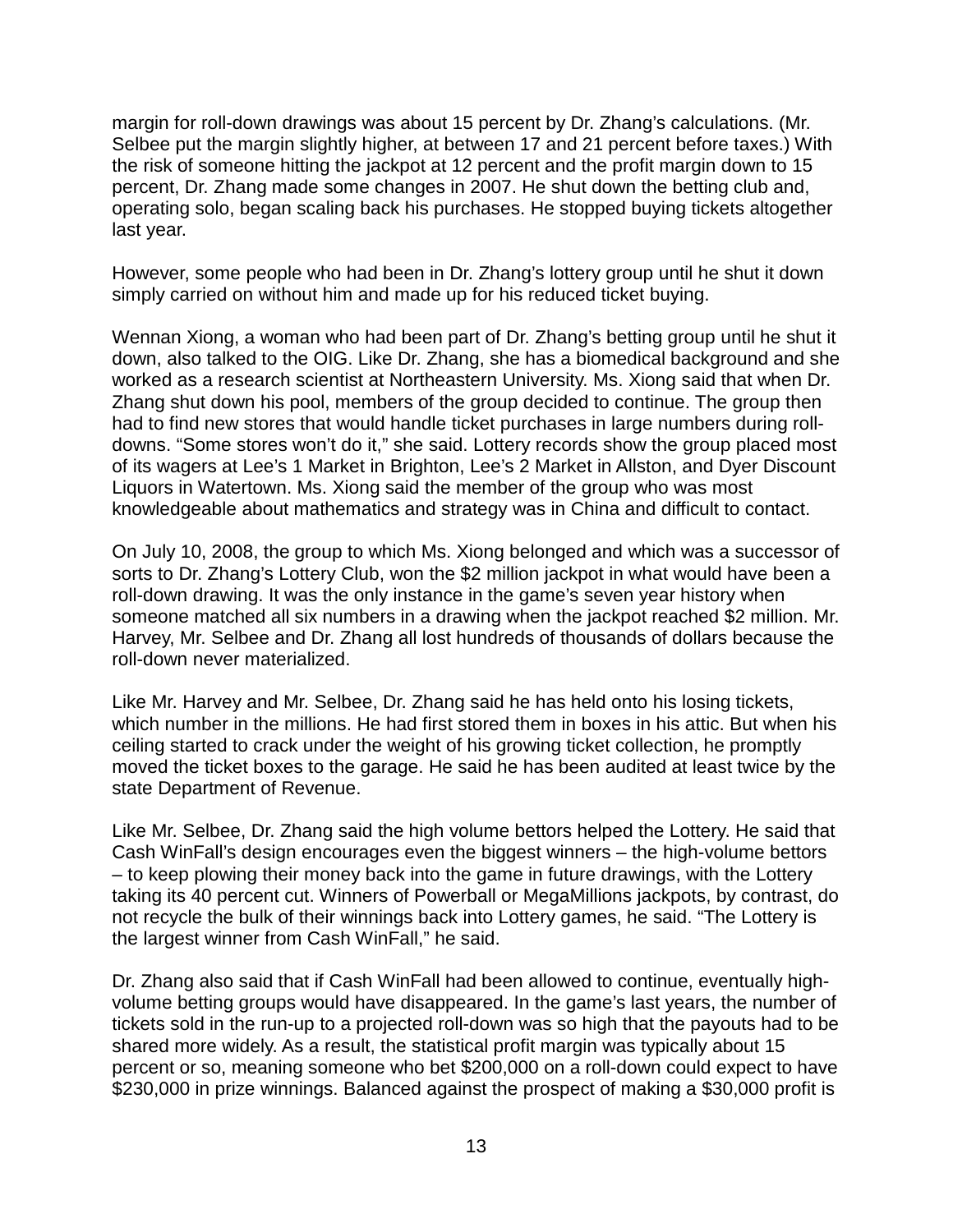the risk of someone else hitting the jackpot, in which case the \$200,000 bettor stood to lose two-thirds of his money.

Dr. Zhang said this is what led him to reduce his Cash WinFall wagering and eventually stop participating completely. By his reckoning, if ticket buying increased a modest amount, the profit margin would drop below the risk. At that point, Cash WinFall would become unattractive as an "investment," which is how high-volume bettors looked at the game. If the game maintained this low-profit or no profit profile for a few drawings, betting groups would respond by either dropping out or reducing their buying. Replacing their ticket sales would be smaller scale customers attracted by the fact that Cash WinFall is the most bettor-friendly Lottery game in the country. He added that the attention focused on the game by the *Boston Globe* articles last year would have hastened this process.

# **Controversial drawings**

The *Boston Globe* articles described anomalies with and controversies over two particular drawings. The OIG examined the circumstances of each one.

### August 16, 2010 Drawing

The August 16, 2010 drawing was a one-of-a-kind event in the history of Cash WinFall when a single high-volume betting syndicate, the MIT group, took the Lottery, the other syndicates and everyone else by surprise. They single-handedly bought enough tickets to push the jackpot to \$2 million, triggering a roll-down that no one else was expecting and that was never announced to bettors on the Lottery website. As a result, the MIT group virtually monopolized the winnings from this drawing.

Mr. Harvey told the OIG he and his partners had been preparing for this for a long time. In 2008, the Lottery finally provided Mr. Harvey with the "administrative bulletins" on Cash WinFall, documents he requested back in 2005. These provided him with more detailed technical information about the game, its rules and its payout formulas. This data didn't alter the group's operations but it did give them a higher degree of confidence in their decision-making.

Having studied the game intently for years, the MIT group knew that if a jackpot hit \$1.6 million without a winner, the Lottery's website almost always posted a \$2 million estimated jackpot for the next drawing. That's when the high-volume bettors jumped in, anticipating a roll-down. But if the jackpot was under \$1.6 million, the Lottery's estimated jackpot for the next drawing was well under \$2 million almost every time, so the big bettors held off wagering. Mr. Harvey and his group were looking for a jackpot that was under \$1.6 million so that the Lottery didn't project a roll-down for the following drawing, but still high enough that they could buy enough tickets to trigger a roll-down.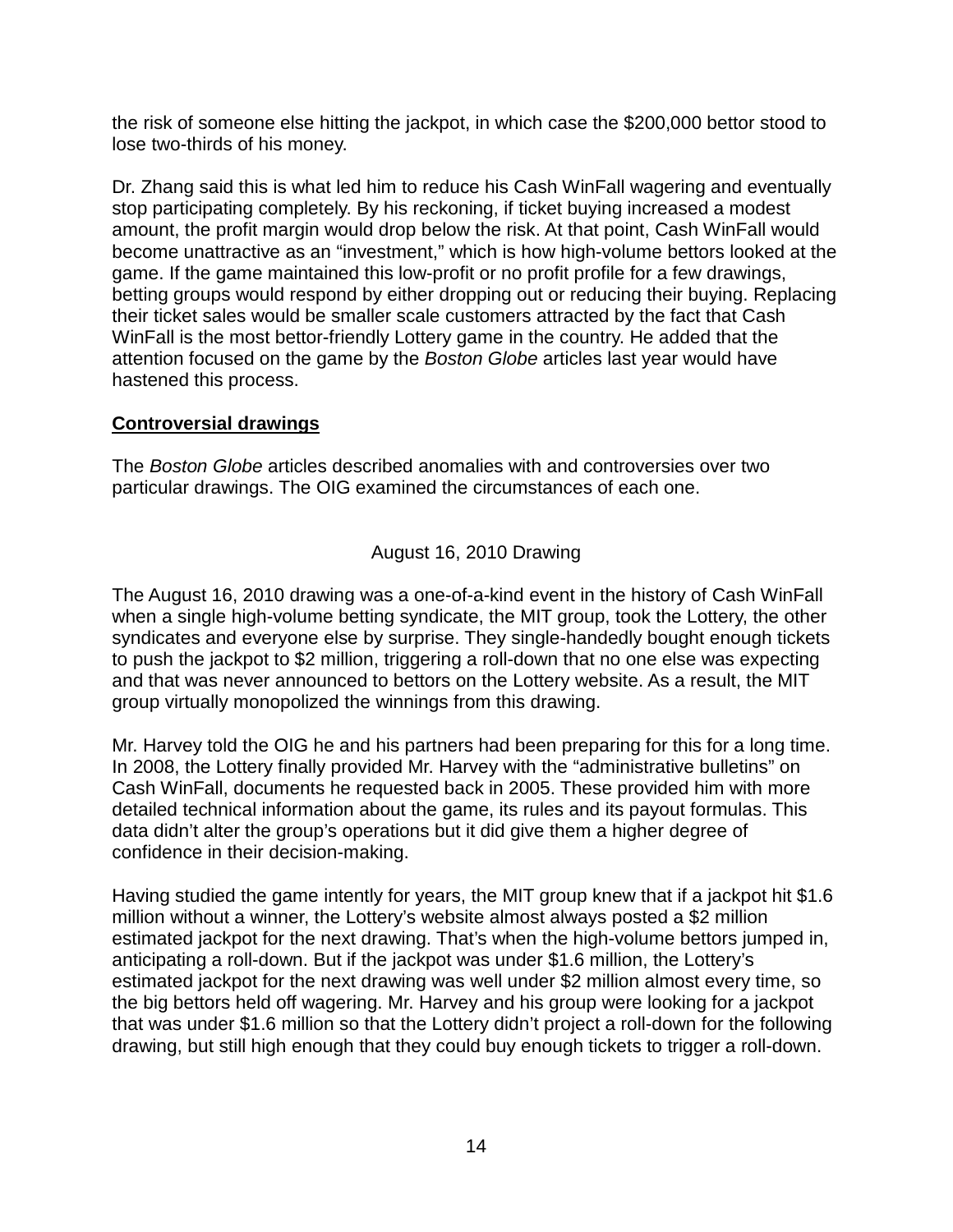For the plan to work, the MIT group also needed something else: several hundred thousand more betting slips. To single-handedly push a \$1.6 million jackpot over the \$2 million threshold, the MIT group would have to double the amount it wagered. Instead of buying 300,000 tickets or so, Mr. Harvey said they needed about 700,000 tickets. That in turn meant filling in about 2 million ovals on another 400,000 betting slips. "It took us about a year to ramp up to it," Mr. Harvey said.

No one won the \$1,592,432 jackpot for the drawing on Aug. 12, 2010. The next morning, the Lottery posted its estimated jackpot for the Aug. 16 drawing: \$1,675,000. That amount was calculated based on a number of factors, a primary one being historical betting patterns. Estimated jackpots are generated on an automated basis by the Lottery's computer although they can be overridden by the agency's technical staff.

This was the opportunity the MIT group had been planning for. With the other highvolume bettors on the sidelines believing Cash WinFall was still one or two drawings away from a roll-down, Mr. Harvey and his partners went into action. Over the next three-and-a-half days, they bought about 700,000 tickets from their usual retailers. The group was placing a big bet, but Mr. Harvey said he wasn't very worried about someone hitting the jackpot. Of every eight tickets sold for the Aug. 16 drawing, the MIT group would be sitting on seven of them. Mr. Harvey said his primary fear had been that the Lottery would change the estimated jackpot posted on its website, alerting other groups that a roll-down was expected in time for them to jump in. "We had no idea if the Lottery would update their projection," he said. The Lottery didn't change their estimate and the drawing proceeded as the MIT group had expected. Shortly after the drawing, the Lottery posted the results. No one won the jackpot so \$2,128,979 rolled down.

Lottery records show that the MIT group claimed 18 of the 21 match-five \$30,282 prizes, or \$545,076. Of the 1,002 tickets sold that matched four of the numbers, the MIT group cashed in 868 of them, or \$1,003,408. Because match-threes and match-twos can be redeemed at any Lottery agent, it's impossible to say how many the MIT group had. Based on its winning percentages in the higher tiers, it's likely that the MIT group had at least 15,000 match-three winners, each worth \$37, as well as 105,000 matchtwos, worth about \$210,000 in future free bets. In total, on its \$1.4 million wager, the MIT group made a \$700,000 cash profit.

Mr. Selbee, in his interview with the OIG and in comments reported in the *Boston Globe*, said that Lottery officials must have known in the days leading up to the Aug. 16, 2010 drawing that large numbers of tickets were being bought. He added that Lottery officials should have detected the MIT group's heavy betting and informed the public by changing its estimated jackpot to signal a likely roll-down. By not doing so, Mr. Selbee said, the Lottery aided the MIT group at the expense of all other prospective bettors.

The OIG interviewed Lottery personnel and reviewed internal Lottery records in light of Mr. Selbee's comments. It is true that people at the Lottery had access to information that four retail outlets – the four typically used by the MIT group – were selling huge numbers of tickets. In fact, certain Lottery personnel would have been notified in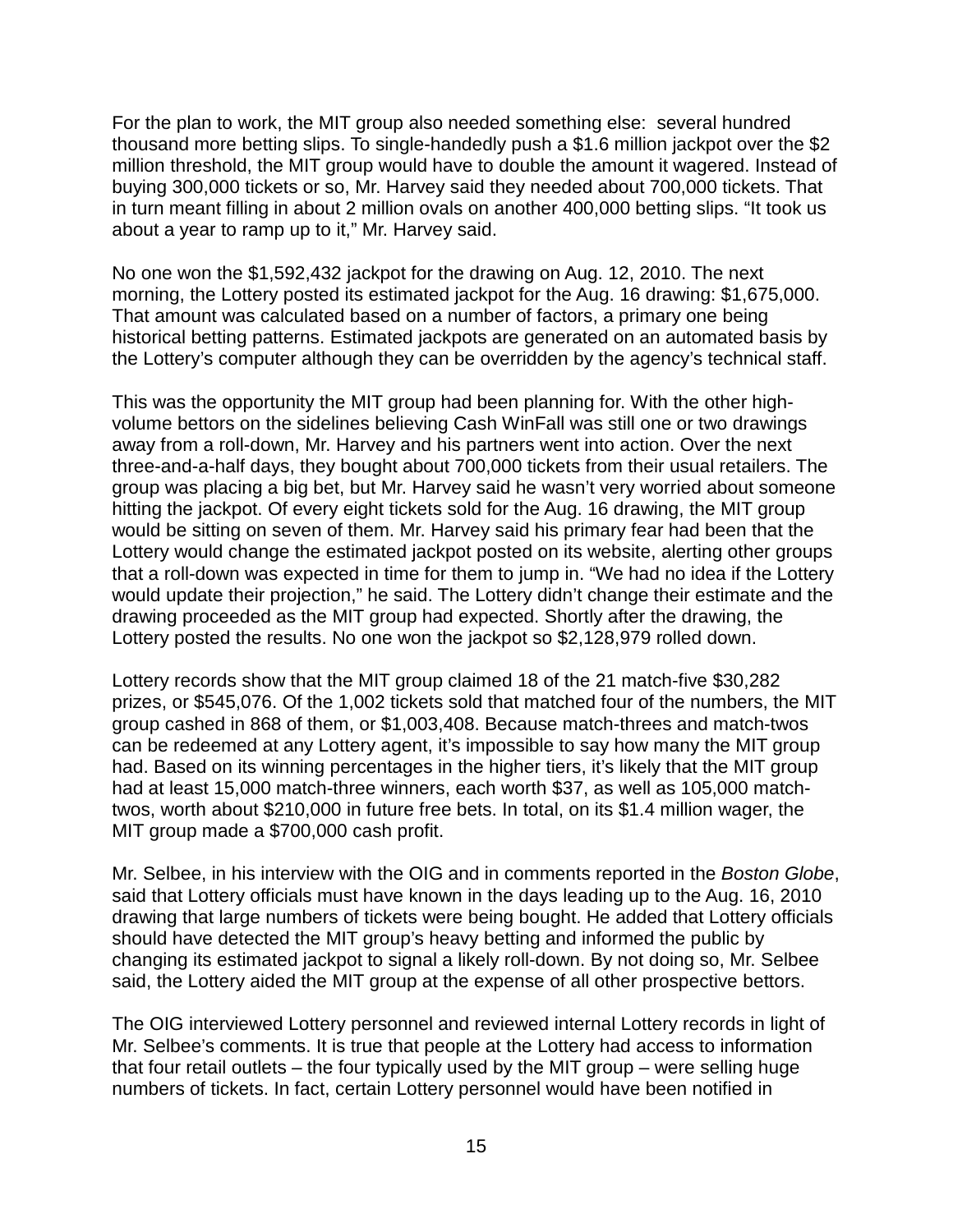advance of unusually heavy wagering activity. Lottery rules state that in order to exceed \$5,000 in wagers per day, retailers must contact the Lottery to obtain a waiver of the limit. The limit is in place to keep agents – often small convenience stores – from racking up huge debts to the Lottery. Often, before granting the waiver, officials required the store to prove it has sufficient funds in the bank to pay the Lottery. Stores patronized by high-volume bettors often complied by producing a copy of the cashier's check with which the high-volume bettor is paying the store.

In the case of the Aug. 16, 2010 drawing, the four agents where the MIT group was buying its tickets contacted the Lottery's Finance Department for waivers, which were granted. One store provided a facsimile of a \$100,000 cashier's check to the Lottery's Operations Department. However, that information stayed in the Finance Department, which at that point in the game's history had no role in predicting games' estimated jackpots. The Lottery's information technology division runs the website and generates the jackpot estimates. The IT department was not notified about the waivers or the cashier's check. As a result, staff in the technology division never adjusted the estimate and they were just as surprised as Mr. Selbee to see a roll-down.

Based on our review of internal emails provided by the Lottery, there is nothing to suggest anyone at the Lottery was helping the MIT group. Every indication is that the Lottery was institutionally surprised by the roll-down and there was no effort or intent to withhold information from the public.

In the aftermath of the unexpected Aug. 16, 2010 roll-down, there was a flurry of internal emails as Lottery staff took stock of what happened. The information technology department immediately installed new software programming to prevent a repeat of the surprise roll-down. The following is an email between two top technology department managers on Aug. 18:

> *FYI. Michigan guys decided last Friday to push CW jackpot over \$2 mill. They started buying Friday. Finance upped limits for 4 terminals, but told no one. Ops got a copy of \$100K cashier's check (?) but told no one. So…\$2mill was reached and jackpot not hit so rolled down Monday night. BUT, public never knew jackpot was going to roll – estimated jackpot stayed at \$1,675,000 for public. Payouts slightly higher for Michigan guys. So, new script will notify us if high sales…so jackpot alert can be sent to agents for all players to have chance.*

The author of the email was incorrect about who had pushed the roll-down, mistakenly attributing it to Mr. Selbee's group. But the email does illustrate why the high-volume betting, while known to some inside the Lottery, failed to prompt an update to Cash WinFall's estimated jackpot.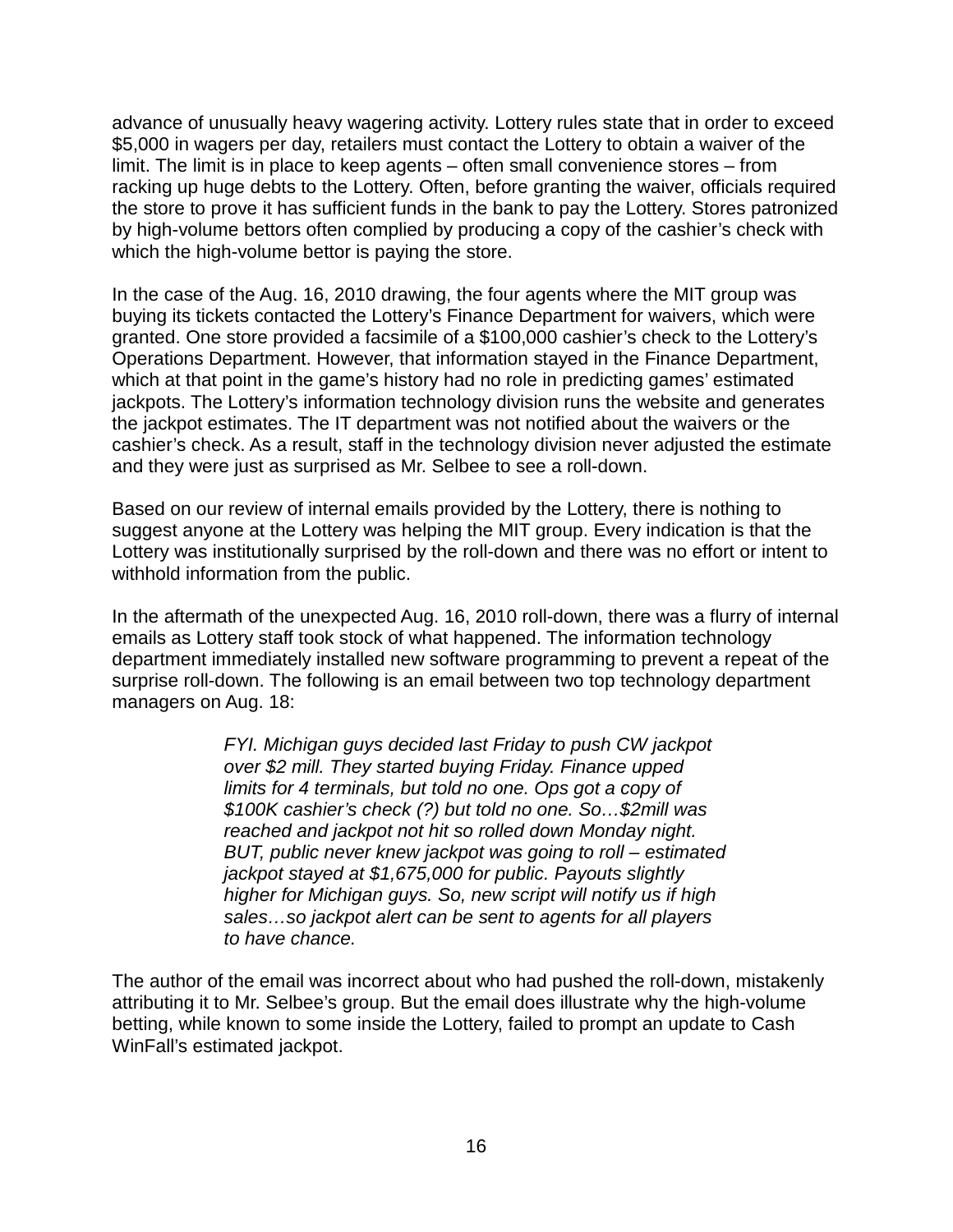In fact, in 2005 when IT department was developing the share\_calc computer program it used for Cash Winfall jackpot estimates, they thought about the possibility of a forced roll-down. They did a risk analysis and determined that \$1.7 million was the tipping point. In order to increase the jackpot from \$1.7 million to \$2 million, a player would have to buy \$1 million worth of tickets. Assuming that player was using Quic Pics, he could spend \$10 for five bets in three seconds or \$200 a minute. That would require a minimum of 83 hours to buy 500,000 tickets and spend the \$1 million needed to force a roll-down. The IT department concluded that that couldn't be done.

The MIT group did the same analysis regarding the time, effort and operational logistics of forcing a roll-down. They concluded that it could be done, and that the potential reward was worth the risk of trying.

# Dec. 27, 2010 Drawing

In the run-up to the Dec. 27, 2010 drawing, the MIT group attempted to repeat their strategy and again began buying tickets in huge numbers, apparently hoping to generate a surprise roll-down as the group had done four months earlier. In this instance, they were unsuccessful because the Lottery had put in place an early warning system; however, Mr. Selbee voiced complaints in the *Boston Globe* and to the OIG that the Lottery was slow in responding to the MIT group's actions.

No one had won the \$1,586,207 jackpot for the Dec. 23, 2010 drawing. Early the next morning, the Lottery posted its estimated jackpot – \$1,675,000 – for the drawing to be held on Dec. 27. This was a reasonable estimate. The \$1,585,207 jackpot being carried over to the next drawing was below the level at which the high-volume bettors usually jumped in. Also, one of the days leading up to the Dec. 27 drawing was Christmas, a time when many retailers, including Lottery agents, are closed for business. That factor could keep Cash WinFall sales down.

While the Lottery's estimate fell short of the roll-down threshold, the Michigan group was determined not to be caught by surprise again. Mr. Selbee said, "Our agents would call the Lottery and inquire whether retailers had substantially increased" their sales limits. If they had, that would indicate someone was trying to push the jackpot over the \$2 million mark. In the case of the Dec. 27 drawing, "we were ready if we had to be," Mr. Selbee said. Paul Mardas, the owner of Billy's Beverage and a member of the Michigan betting group, called Lottery headquarters on Dec. 24 to find out if anyone was selling large numbers of tickets. Mr. Selbee said he is not sure to whom Mr. Mardas spoke, but he learned five retailers had substantially increased their sales limits. The Michigan group immediately kicked off their own effort. Mr. Selbee said that he was disadvantaged by being several hours behind whoever started buying tickets that morning.

Records show that at 11:36 a.m. on Dec. 24, Lottery chief of staff Alfred J. Grazioso Jr. received an email from his administrative assistant stating "Cash WinFall guys are trying to make it roll again." It appears she was passing along a message received from Paul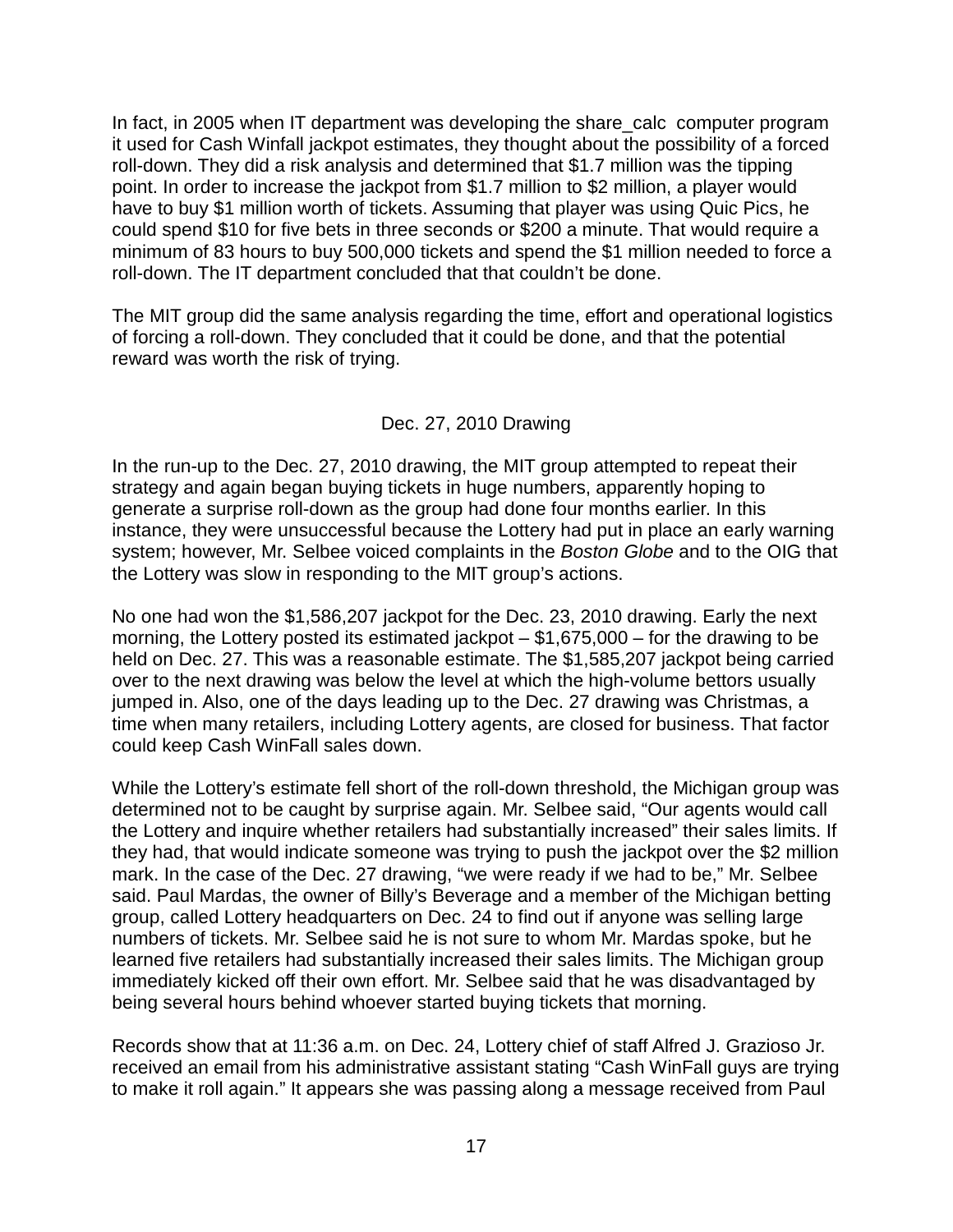Mandeville, a top official in the Lottery's technology department. The Lottery did not immediately raise its estimated jackpot until the early morning hours of Dec. 25. However, it was reasonable for the Lottery to wait to make the change. When Mr. Mandeville alerted Mr. Grazioso to the potential problem, he only knew that several Lottery agents had asked the Finance Department to increase their sales limits; he didn't know whether the agents would actually sell the tickets and wanted to wait until the Lottery's calculations could be based one day's worth of actual sales. (Several years earlier, the Lottery posted an estimated jackpot of \$2 million when officials knew it might not reach that threshold. Sales for that drawing in 2006 were heavy but fell short of triggering a roll-down, a mistake Lottery officials wanted to avoid.) The Lottery updated its estimated jackpot as part of its end of day processing, which begins after the last Keno drawing at 1 a.m. – even on Christmas Day.

Once the change was posted on the Lottery's website, messages were sent to all retailers every three hours alerting them to the new estimated jackpot. Messages were also posted on all Keno monitors.

Lottery records show that the two stores that participated in Mr. Selbee's betting operation each sold about 155,000 Cash WinFall tickets for the Dec. 27, 2010 drawing, including about 30,000 each on Dec. 24. The Michigan group was able to buy the number of tickets it customarily bought for an expected roll-down drawing. It does not appear that Mr. Selbee's group was at a measurable disadvantage for this drawing. Others appear not to have begun betting until after the Lottery changed the estimate. S&A Convenience, where Dr. Zhang typically bought his tickets, only recorded about 22,000 tickets sold while the stores used by Ms. Xiong's group recorded about 100,000 in ticket sales. While their betting activity might have been affected, neither individual complained about the Dec. 27, 2010 drawing.

In comments to a Lottery investigator as well as interviews with the OIG and the *Boston Globe,* Mr. Selbee raised another issue related to this drawing. He said that a man he believed to be one of Mr. Harvey's partners, Yuran Lu, knocked on the door of Jerry's Place on Christmas Day. The store was closed but Mr. Selbee was busy at the Lottery terminal buying some of the 45,000 tickets he purchased that day. Mr. Selbee said the conversation was very brief but he got the impression Mr. Lu wanted the two groups to "collude" in some way, possibly by taking turns on participating in roll-downs. Mr. Selbee said he quickly rebuffed Mr. Lu, so quickly in fact that Mr. Lu never got a chance to explain the purpose of his Christmas Day visit.

The OIG asked Mr. Harvey about this episode. Mr. Harvey said that Mr. Lu did go to Jerry's Place on Christmas Day. He said he did not know exactly what Mr. Lu's intent was in making the trip. Mr. Harvey said the two groups had a mutual interest in ensuring there would be a roll-down while avoiding excessive betting that would put the jackpot well over \$2 million. He said his group would not have been interested in taking turns on roll-downs.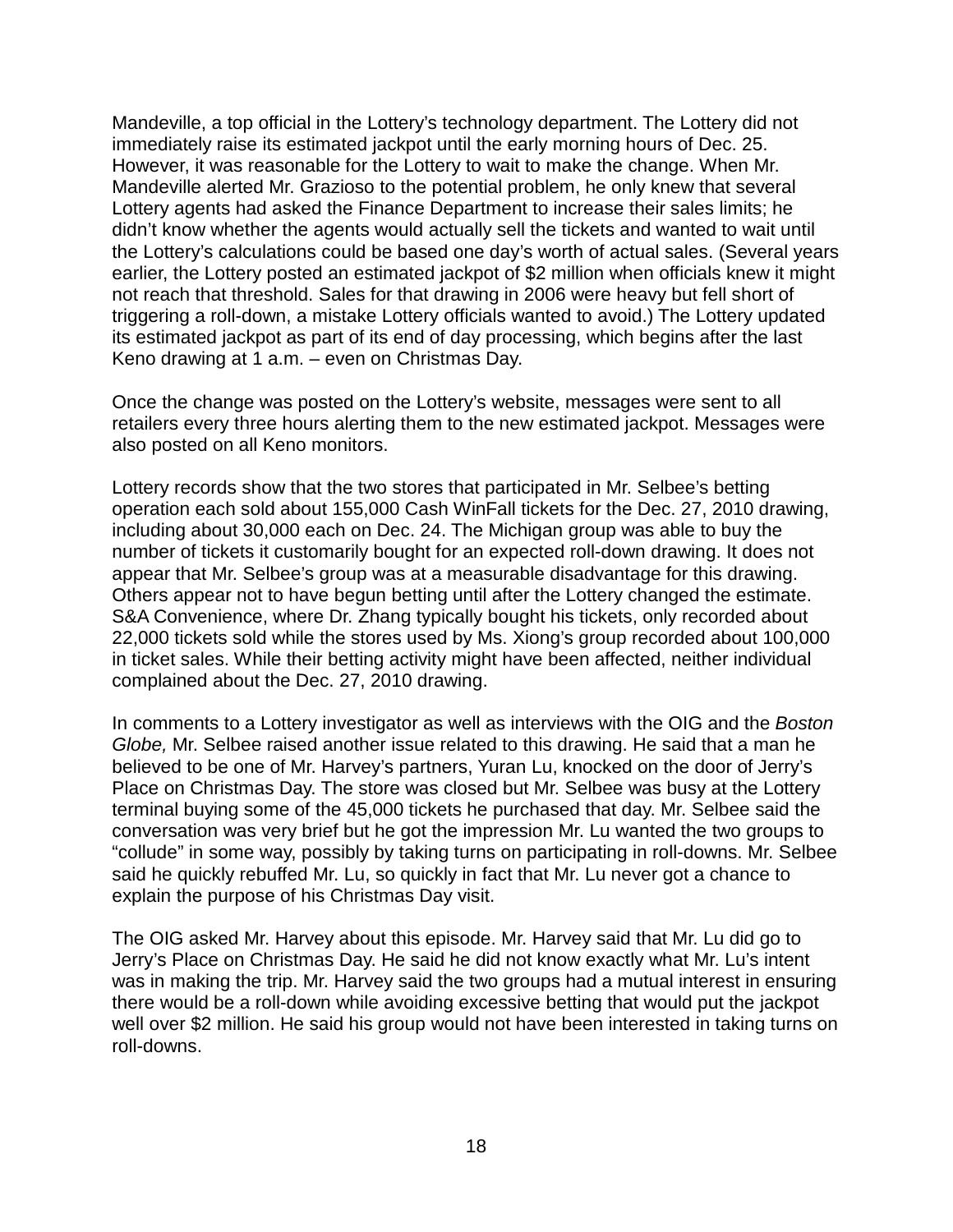### **Violations of Lottery rules**

As the *Boston Globe* was reporting its first story on Cash WinFall, the Lottery suspended the licenses of the seven agents most often used by the MIT, Michigan and Boston University/Northeastern betting clubs. Lottery officials told the *Boston Globe* that the stores were suspended for violating game rules and Lottery policy. The Inspector General's examination of the Lottery's internal documents tells a slightly different story.

That story, like the high-volume betting clubs, begins in 2005. By May 2005, the IT department had noticed that on roll-down weeks certain stores were selling a disproportionate number of Cash WinFall tickets and that their customers were claiming many of the winners. The Lottery began tracking the activity of those stores.

Then, on July 12, 2005, a manager at the Star Market in Cambridge called the Lottery with an odd question. An MIT student had asked permission to buy \$28,000 worth of Cash WinFall tickets for the July 14, 2005 drawing and she didn't know what to tell him. The question went to the Lottery's Compliance Unit. A compliance officer told the Star Market manager that as long as the student bought Quic Pics or filled out the bet slips by hand, there was no problem with accepting a big bet. However, he said, "Lottery regulations specifically prohibited the use of mechanical, computer generated or any other method of marking betting slips."

That regulation is clearly stated in 961 CMR 2.52 (2)(a)(2), which says that all bets must be placed using official Lottery betting slips.

The jackpot estimate for July 14, 2005 was \$2 million and MIT wasn't the only group making bulk buys in anticipation of a roll-down. The same week, the Finance Department alerted the Compliance Unit to the fact that a dozen Lottery agents had requested substantial increases in their Cash WinFall limits for the Thursday drawing. Oddly, the stores requesting waivers included three in Quincy within walking distance of each other and a fourth a stone's throw away in Weymouth.

The Lottery sent compliance officers to the four South Shore stores, where they found Lottery agents scanning stacks of computerized betting slips into the ISYS Lottery terminal. This was a clear violation of 961 CMR 2.52 (2)(a)(2), the same regulation the Compliance officer relied on in his conversation with the manager at Star Market.

At S&A Convenience in Quincy the compliance officers found the "most concerning" situation "because unlike the other three locations visited, the player left the betting slips with the clerk to be scanned into the ISYS terminal *before* he had paid for them." The agent told the compliance officers that she expected the player to come back later in the evening to pick up and pay for his bets.

"We advised the clerk to cease processing the bets immediately and provided her with a copy of the regulations," the compliance officers wrote in a memo to Brian Taylor, the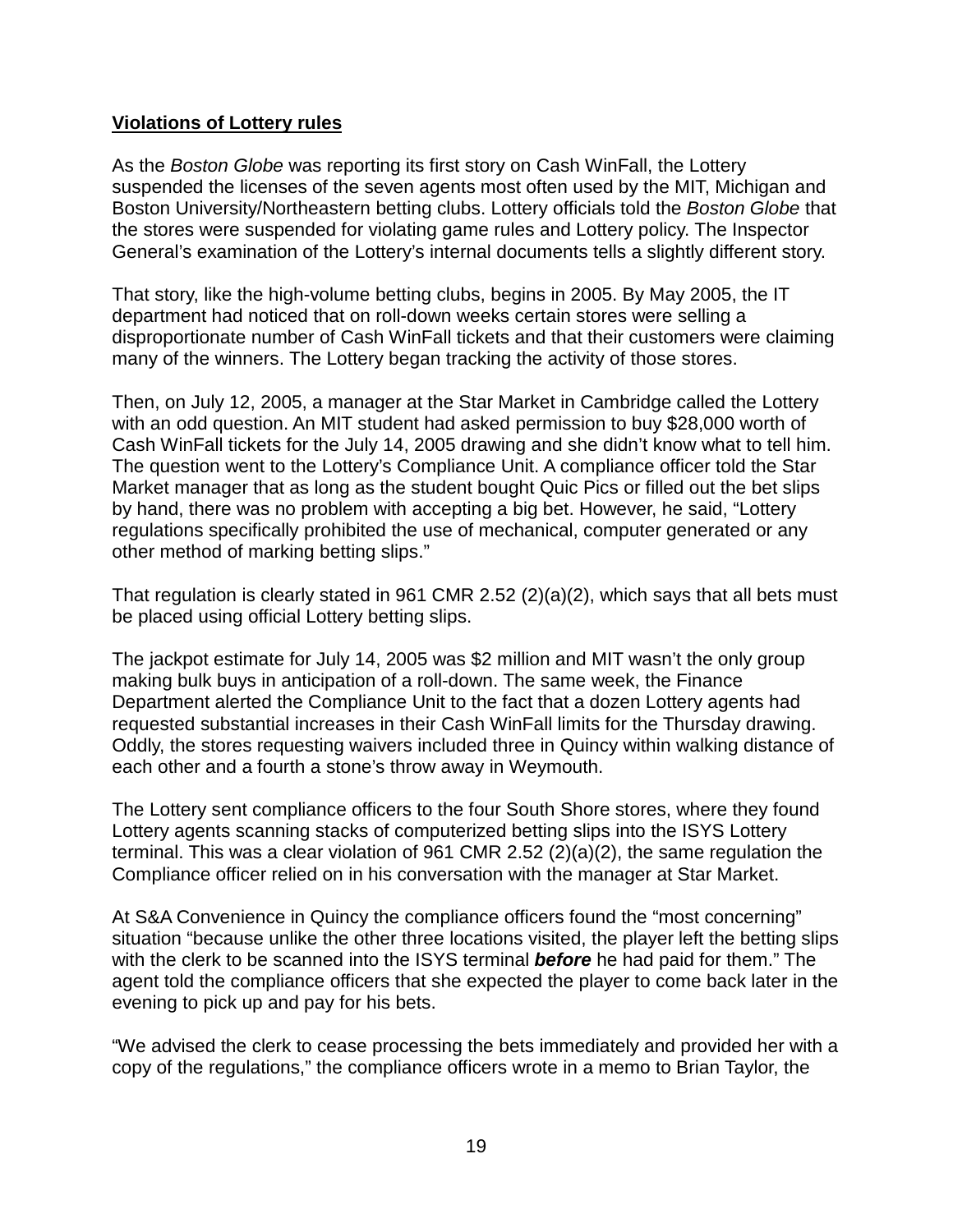chief of compliance, Mr. Mandeville, the head of the IT department, and the Lottery's general counsel, Charles McIntyre.

The compliance officers' advice relied on an existing Lottery regulation, 961 CMR 2.52 (1)(b), that says that in order for a bet to be valid it must be "Paid for in full at the time and place the bet is placed." And, according to their memo, they handed the Lottery agent at S&A a copy of the Lottery regulations before they left the store.

In the wake of the South Shore store visits, Mr. McIntryre wrote a memo that was distributed to any Lottery agent that sought an increase in their Cash WinFall limits, which read, in part, "Be advised that you are required to adhere to the following rules and regulations if you are to process a large number of transactions."

The memo highlighted the two rules the compliance officers relied on in their dealings with S&A Convenience and the other South Shore agents. First, agents are not allowed to extend credit to any player, and second, betting slips that are filled out electronically are not valid.

The memo also added a third requirement, specifically targeted at the high-volume bettors, "You are not allowed to keep another player waiting more than three (3) minutes during the processing of a large number of wagers."

The 3-minute-rule was an outgrowth of 961 CMR 2.35, which allowed the Lottery to set betting limits "in order to provide each Lottery customer with an equal opportunity to place bet(s)."

Mr. McIntyre's letter added a corollary to the requirement that players use only official Lottery betting slips: "the party placing the large wager must be present during all MSLC transactions." Although this requirement does not specifically appear in the Lottery's regulations, Lottery officials told the Inspector General that requiring the player to be present was a common-sense extension of the other regulations governing valid bets at 961 CMR 2.52.

It is worth noting that although all four South Shore agents were violating at least one of these rules, none of the four had their licenses suspended. They were simply reminded of the rules and told they needed to follow them.

Also worth noting is that in November 2005 – after a reader sent a complaint saying MIT students were using computer-generated betting slips to play Cash WinFall at a White Hen Pantry in Belmont to the Boston Herald news tip email address – the Lottery sent a letter saying it intended to revoke White Hen Pantry's license for violating 961 CMR 2.61(2)(a)(2), which prohibits the use of computerized betting slips. However, the Lottery never moved forward with a suspension or revocation.

In the fall of 2005, the Lottery learned of another Cash WinFall problem: 23 Lottery agents were paying out \$2 in cash to their customers who won free bets. The Cash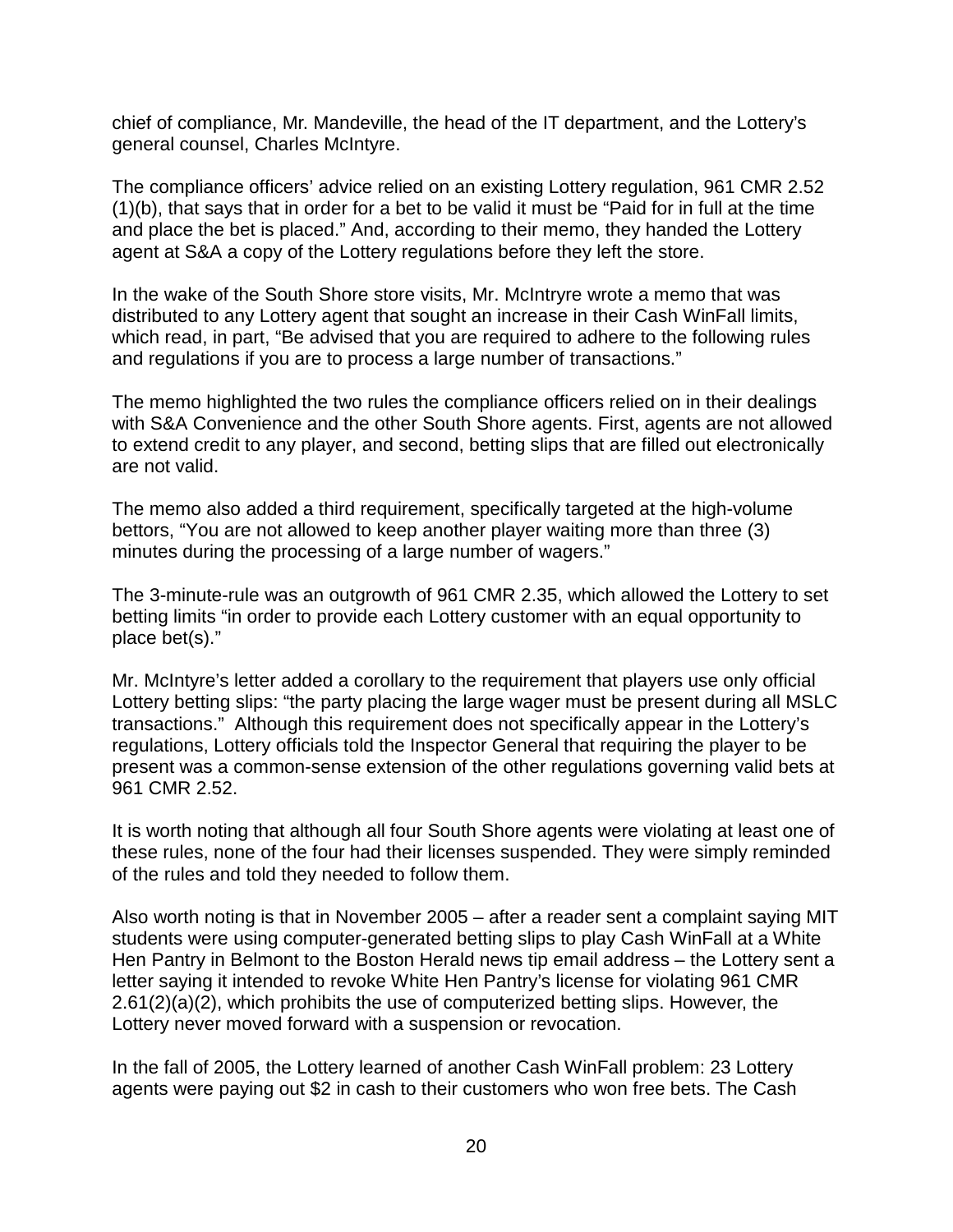WinFall free bet prize was designed to keep players involved in the game. By handing out cash in place of a free bet, those agents were costing the Lottery money.

"As a result of violating the Cash WinFall rules and regulations, each agent was visited and giving [sic] a warning that any future activity of paying cash for "frees bets" [sic] would result in their Lottery account being charged for the full amount of the cash value of the violation," read a memo describing the problem and its solution.

Again, none of the 23 agents was suspended for violating the written rules of the game.

All along the Lottery was keeping an eye on the high-volume bettors and the agents they frequented. In April 2010, compliance officer John Marino visited Billy's Beverage and Jerry's Place, the two agents preferred by the Michigan Group.

"I spent some time observing the wagering routine" at the two stores, Mr. Marino wrote in an April 14, 2010 email to Mr. Taylor. "Everything is very organized and runs smoothly."

Mr. Marino wrote that three days before a roll-down, both Billy's and Jerry's start wagering at 5 a.m. and continue until 12:30 a.m. The Michigan Group's schedule is the same the next day and the Cash Winfall betting usually ends around 3:30 p.m. the day of the drawing. Mr. Marino also wrote that if another customer wants to place a bet, the process is interrupted and the customer is served.

"I expressed my concern to the agents of the image that this high volume wagering projects to customers in the store. The answer that customers are given (if anyone asks) is that these bets are from a club of many people and if a customer gets too inquisitive I was told that the wagering stops for a while," Mr. Marino wrote. He also noted that both Lottery agents are members of the Michigan Club.

Mr. Taylor forwarded Mr. Marino's email to Mark Cavanagh, the Lottery's then executive director, Mr. Grazioso, Mr. McIntyre, Mr. Mandeville, and Mr. Mandeville's top deputy, Guy Calabrese, with the note, "Thanks, John, nice job as usual."

The Lottery provided the Inspector General with an electronic database of all the emails mentioning Cash WinFall in 2010 and 2011. There was no substantive emailed response to Marino's description of the wagering routine at Billy's and Jerry's. In fact, the only response was a joke, "How do I become a member of the club when I retire?" one recipient asked Mr. Taylor.

In February 2011, the Lottery installed a second ISYS betting terminal at Billy's. In March 2011, Jerry's, too, got a second machine. Both agents, according to Marino's April 2010 email had relatively low Lottery traffic – other than the Michigan Club.

The Lottery's attitude towards the betting clubs and the agents that facilitated them changed once the *Boston Globe* started asking questions.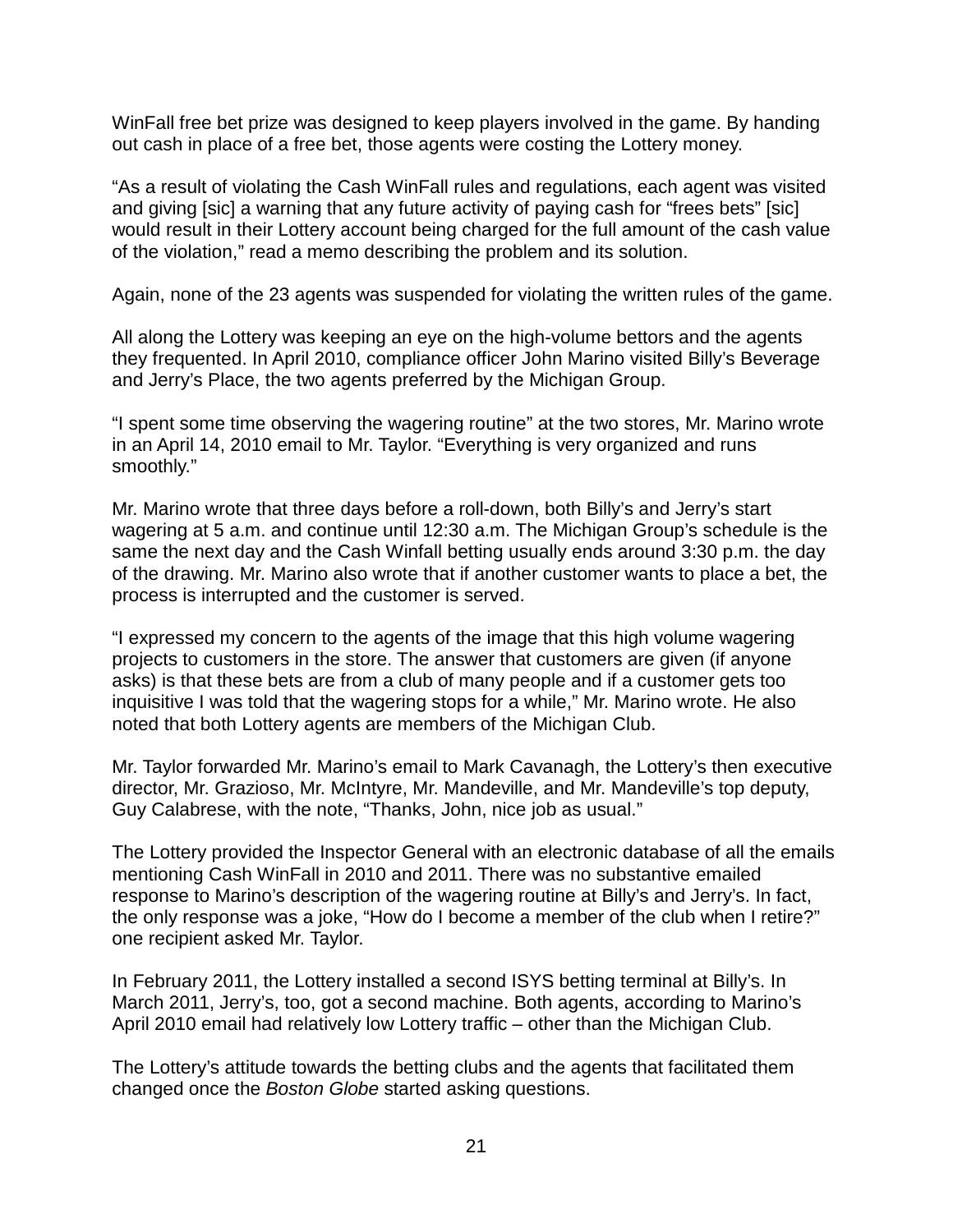On July 11, 2011, just as a *Boston Globe* reporter was preparing to visit Billy's and Jerry's, the Lottery sent a letter to the agents who had requested Cash WinFall waivers: "Be advised that you are required to adhere to the following rules and regulations if you are to process a large number of transactions." The letter, signed by the new general counsel, William J. Egan, Jr., spelled out the same rules identified as crucial back in 2005: 1) players must pay for their tickets up front; 2) players can't use computergenerated betting slips; 3) a player placing a large wager can't keep another customer waiting for more than three minutes, and 4) the player must be present during all Lottery transactions.

The Lottery also sent compliance officers out to the stores that had requested waiver increases. On July 12, 2011, Kevin Carroll went to Town Convenience in Westford, the White Hen Pantry in Belmont, Dyer Quik Mart in Watertown and S&A Convenience in Quincy. At each one, he found agents scanning in Cash WinFall tickets without a player present. He told each agent to stop processing the tickets and handed each a copy of Mr. Egan's letter.

Mr. Carroll went back to the same stores on July 14. This time the picture was more complicated. At the White Hen Panty, when Mr. Carroll found a Lottery agent redeeming free bets for an absent customer, he had to call Lottery headquarters to find out whether the rules for redeeming free bets were any different from the rules for placing wagers. Mr. Carroll was told that the customer had to be present in both cases and Carroll passed that information along.

At Dyer Quik Mart, the Lottery agent asked Mr. Carroll if it was okay to open early and close late to process Cash WinFall tickets. Mr. Carroll said he didn't know but would get the answer for the agent.

The same week, Mr. Marino, who had given Billy's Beverage and Jerry's Place a glowing review in 2010 returned to those outlets to drop off Mr. Egan's letter. Mr. Marino's July 2011 report includes much of the same information he provided in April 2010. The owners of Billy's and Jerry's are both members of the Michigan Club. The Cash WinFall play is interrupted when another customer wants to place a bet. The agents sometimes open solely for the benefit of the Michigan Club. Mr. Marino also added the new information that the Selbees were allowed to operate the ISYS betting terminals. Mr. Marino's 2011 report does not describe Billy's or Jerry's violating any of the four rules in Mr. Egan's letter.

Mr. Marino also visited Wheeler's Convenience, a Western Massachusetts agent with a relationship with another out-of-state high-volume bettor who was not part of a club. There he found the agent placing wagers while the player was "up the street at Firestone getting his car fixed." Mr. Marino gave the agent Mr. Egan's letter and told him to stop placing wagers for the absent customer.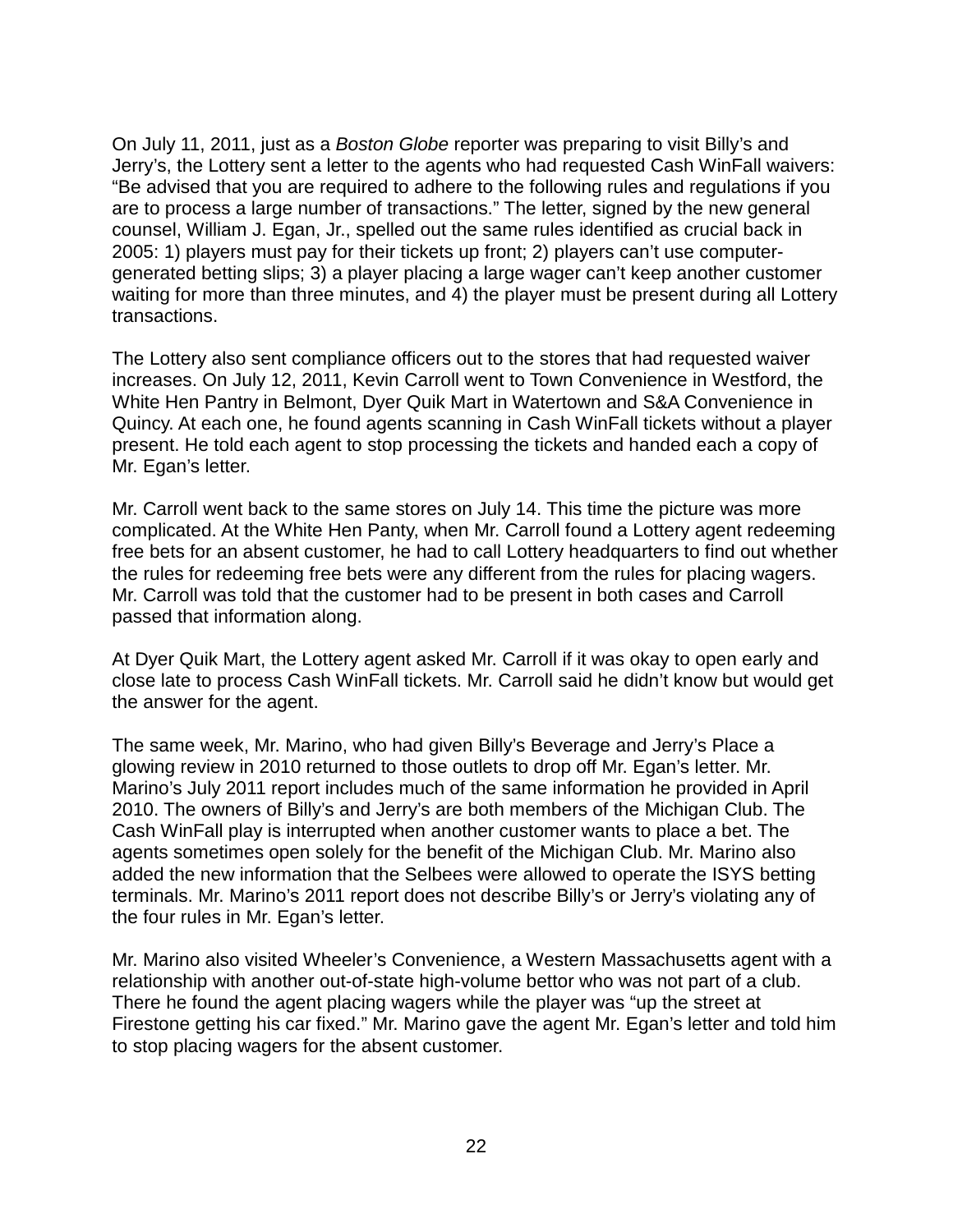On Friday, July 15, 2011, the Lottery sent all seven stores notices that their Lottery licenses were going to be revoked pursuant to 961 CMR 2.13. The Lottery was within its rights since that regulation reads in part, "a Sales Agent's license may be revoked, suspended or an application may be denied… (3) If, in the discretion of the Director, such denial, revocation, suspension or rejection of renewal is in the best interests of the Lottery, the public welfare, or the Commonwealth of Massachusetts."

On the following Thursday, the Lottery held suspension hearings for Billy's Beverage, Jerry's Place and Wheeler's Convenience. The same day, Mr. Egan signed a Dear Massachusetts Lottery Sales Agent letter, reminding them of the rules for all on-line and instant games. The letter spells out many of the rules put in place in 2005. It also lays out two rules for the first time: 1) customers cannot operate the Lottery terminal and 2) agents cannot operate outside their normal business hours solely to sell Lottery tickets.

In a series of interviews and emails to the Inspector General, Mr. Egan said these newly enumerated prohibitions followed from the spirit of both the Lottery regulations and the agents' licensing agreement.

On July 22, 2011, the Lottery held suspension hearings for S& A Convenience, Dyer Liquor, Towne Convenience and the White Hen Pantry in Belmont. On July 28, 2011, the Lottery sent letters to the five stores that had been caught scanning tickets for absent buyers, saying that they had been suspended for 12 days for the offense. Their suspensions were all lifted on July 27, 2011.

But Billy's Beverage and Jerry's Place, which had been featured in the *Boston Globe*'s front page article on July 31, 2011, had to wait a little longer. On Aug. 10, the Lottery sent letters to Billy's and Jerry's saying they had been suspended for 26 days for allowing a customer to operate the Lottery terminal and for being members of the Michigan Club. Their suspensions were lifted the same day the letters went out.

It is worth noting that the Lottery didn't tell its agents that customers couldn't operate the ISYS terminal until July 21 – six days after Billy's and Jerry's had their licenses suspended. In addition, Lottery officials – all the way up to the then executive director – had known since April 2010 that the two agents were members of the Michigan Club. However, the Lottery did not give them written notice of the violation until their 26-day suspension was over.

Mr. Egan pointed to the Lottery Agent's Code of Conduct as the basis for that prohibition. Mr. Egan said the code is given to Lottery agents when they sign their license. Its addendum reads, "PLEASE NOTE: The Lottery strongly discourages agents and their employees from playing Lottery games, including instant tickets, at their locations."

However, the record is clear that the Lottery had been aware of but had not disapproved of these vendors' actions for many years as the money had come rolling in.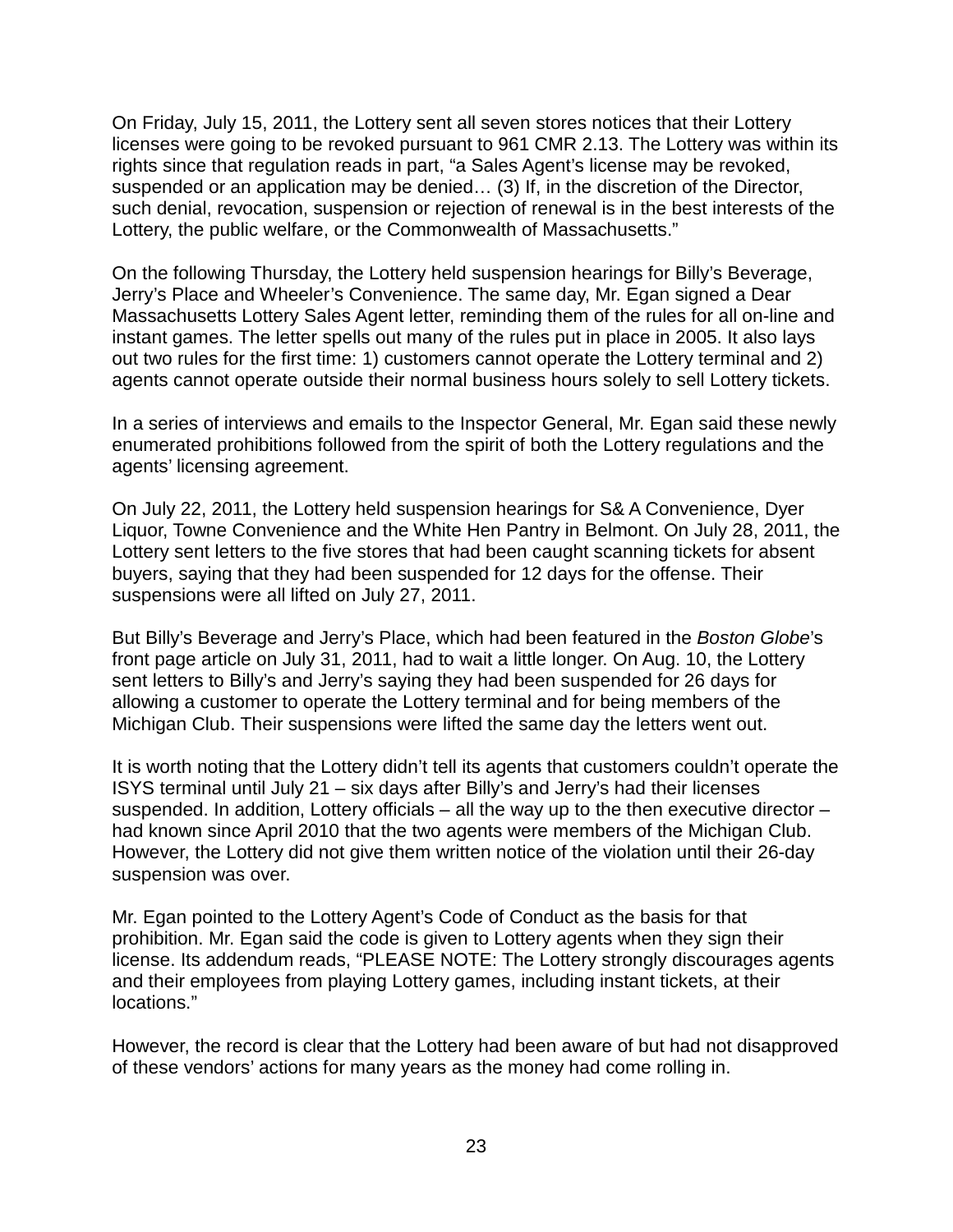Following the negative publicity, Lottery officials promptly took actions that made highvolume betting nearly impossible. In August 2011, the Lottery lowered the cap on a retailer's Lottery sales to \$5,000 per day. In October, the Lottery limited each agent's Cash WinFall sales to \$2,500 per drawing per terminal. Each redemption of a free bet was included in the sales limit. These changes were effective in reducing the volume of tickets sold during the days prior to an expected roll-down. In October 2011, the jackpot was above \$1.6 million for four consecutive drawings. Prior to the changes, once the jackpot hit \$1.6 million, the big bettors jumped in triggering a roll-down. The same was true in January. Cash WinFall had five consecutive drawings in which the jackpot exceeded \$1.6 million.

It is the Lottery's duty to create rules for its agents and customers and to enforce those rules fairly. I have seen no indication that Lottery personnel took any action for the purpose of benefiting a particular high-volume bettor over any other high-volume bettor or over any other customer. In fact, after the *Boston Globe* started asking questions about the betting clubs, the Lottery effectively shut them down. Until then, the Lottery welcomed the clubs because they boosted the Lottery's profits – and they caused no real harm to other players. There is no evidence to suggest Lottery staff granted or withheld waivers to stores in order to favor one group or individual.

The OIG also examined Lottery records to determine whether jackpot estimates were manipulated in order to benefit certain bettors. We did not find any indication that Lottery officials gave out internal information to high-volume bettors that affected other players. Nor did we see any evidence that Lottery staff knowingly or unreasonably withheld relevant information from the public. The Lottery's basis for posting estimates was reasonable. With one exception, the public was notified of an impending roll-down in each instance when one occurred during the game's history. That exception occurred, as previously detailed, as a result of one syndicate recognizing a possible vulnerability in the Lottery's jackpot estimating system and then making preparations over the course of more than a year to take advantage of it. As explained above, the group placed an unprecedented number of bets in order to push the jackpot into the roll-down, surprising everyone. After that event occurred, the Lottery instituted effective safeguards in the jackpot estimation system that prevented a reoccurrence of a "surprise roll-down."

#### **Conclusion**

Based on the documents reviewed by the OIG and the interviews described above, I have concluded that Cash WinFall was a financial success for the Lottery. It generated about \$300 million in ticket sales, with nearly \$120 million of that going to Lottery operations and the pool of funds distributed to cities and towns. The high-volume bettors were a financial boon to the Lottery, collectively buying roughly \$2 million in tickets for a typical roll-down drawing – 40 percent of which the Lottery would keep to redistribute to cities and towns.